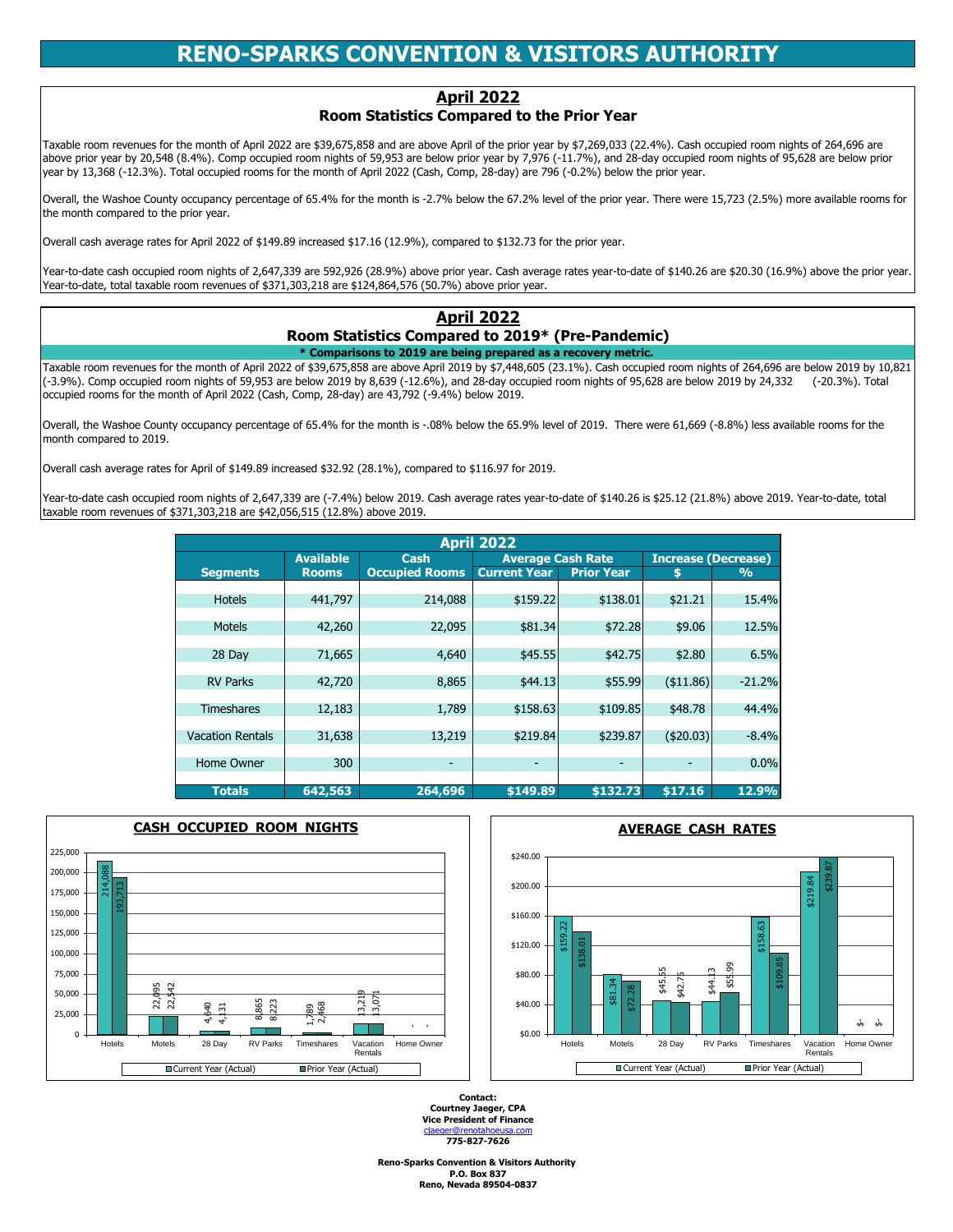.

|                                          |               |               | <b>Increase (Decrease)</b> |           |                  | <b>Increase (Decrease)</b> |           |
|------------------------------------------|---------------|---------------|----------------------------|-----------|------------------|----------------------------|-----------|
| <b>Description</b>                       | <b>Actual</b> | <b>Budget</b> | <b>Amount</b>              | % Percent | <b>Last Year</b> | <b>Amount</b>              | % Percent |
| <b>Taxable Room Revenues</b>             | \$39,675,858  | \$27,269,269  | \$12,406,589               | 45.5%     | \$32,406,825     | \$7,269,033                | 22.4%     |
| <b>Occupied Rooms - Cash</b>             | 264,696       | 232,460       | 32,236                     | 13.9%     | 244,148          | 20,548                     | 8.4%      |
| <b>Average Rate - Cash</b>               | \$149.89      | \$117.31      | \$32.58                    | 27.8%     | \$132.73         | \$17.16                    | 12.9%     |
| <b>Occupied Rooms</b>                    |               |               |                            |           |                  |                            |           |
| Cash                                     | 264,696       | 232,460       | 32,236                     | 13.9%     | 244,148          | 20,548                     | 8.4%      |
|                                          |               |               | 997                        |           | 67,929           |                            |           |
| Comp                                     | 59,953        | 58,956        |                            | 1.7%      |                  | (7, 976)                   | $-11.7%$  |
| 28 Day                                   | 95,628        | 114,924       | (19, 296)                  | $-16.8%$  | 108,996          | (13, 368)                  | $-12.3%$  |
| <b>Total Occupied Rooms</b>              | 420,277       | 406,340       | 13,937                     | 3.4%      | 421,073          | (796)                      | $-0.2%$   |
| <b>Percentage of Occupancy</b>           |               |               |                            |           |                  |                            |           |
| Cash                                     | 41.2%         | 35.8%         | 5.4                        | 15.1%     | 38.9%            | 2.3                        | 5.9%      |
| Comp                                     | 9.3%          | 9.1%          | 0.2                        | 2.2%      | 10.8%            | (1.5)                      | $-13.9%$  |
| 28 Day                                   | 14.9%         | 17.7%         | (2.8)                      | $-15.8%$  | 17.4%            | (2.5)                      | $-14.4%$  |
| <b>Total Percentage of Occupancy</b>     | 65.4%         | 62.6%         | 2.8                        | 4.5%      | 67.2%            | (1.8)                      | $-2.7%$   |
| <b>Market Segments</b>                   |               |               |                            |           |                  |                            |           |
| <b>Occupied Rooms - Cash</b>             |               |               |                            |           |                  |                            |           |
| Hotels                                   | 214,088       | 186,903       | 27,185                     | 14.5%     | 193,713          | 20,375                     | 10.5%     |
| Motels                                   | 22,095        | 17,425        | 4,670                      | 26.8%     | 22,542           | (447)                      | $-2.0%$   |
| 28 Day Motels                            | 4,640         | 4,875         | (235)                      | $-4.8%$   | 4,131            | 509                        | 12.3%     |
| R.V. Parks                               | 8,865         | 6,114         | 2,751                      | 45.0%     | 8,223            | 642                        | 7.8%      |
| <b>Vacation Rentals</b>                  | 13,219        | 12,590        | 629                        | 5.0%      | 13,071           | 148                        | 1.1%      |
| Timehares                                |               | 4,552         |                            | $-60.7%$  | 2,468            |                            | $-27.5%$  |
|                                          | 1,789         |               | (2,763)                    |           |                  | (679)                      |           |
| <b>Home Owner Rentals</b>                |               |               |                            | 0.0%      |                  |                            | 0.0%      |
| <b>Total Occupied - Cash</b>             | 264,696       | 232,460       | 32,236                     | 13.9%     | 244,148          | 20,548                     | 8.4%      |
| <b>Percentage of Occupancy - Cash</b>    |               |               |                            |           |                  |                            |           |
| Hotels                                   | 48.5%         | 42.7%         | 5.8                        | 13.6%     | 45.7%            | 2.8                        | 6.1%      |
| Motels                                   | 52.3%         | 44.8%         | 7.5                        | 16.7%     | 58.2%            | (5.9)                      | $-10.1%$  |
| 28 Day Motels                            | 6.5%          | 6.0%          | 0.5                        | 8.3%      | 5.4%             | 1.1                        | 20.4%     |
| R.V. Parks                               | 20.8%         | 13.6%         | 7.2                        | 52.9%     | 18.7%            | 2.1                        | 11.2%     |
| <b>Vacation Rentals</b>                  | 41.8%         | 37.9%         | 3.9                        | 10.3%     | 40.4%            | 1.4                        | 3.5%      |
| <b>Timeshares</b>                        | 14.7%         | 36.3%         | (21.6)                     | $-59.5%$  | 20.3%            | (5.6)                      |           |
| <b>Home Owner Rentals</b>                | 0.0%          | 0.0%          | 0.0                        | 0.0%      | 0.0%             | 0.0                        | 0.0%      |
| <b>Total Occupancy Percentage - Cash</b> | 41.2%         | 35.8%         | 5.4                        | 15.1%     | 38.9%            | 2.3                        | 5.9%      |
|                                          |               |               |                            |           |                  |                            |           |
| <b>Average Rates - Cash</b><br>Hotels    | \$159.22      | \$117.67      | \$41.55                    | 35.3%     | \$138.01         | \$21.21                    | 15.4%     |
| Motels                                   | \$81.34       | \$62.57       | \$18.77                    | 30.0%     | \$72.28          | \$9.06                     | 12.5%     |
|                                          | \$45.55       | \$40.97       | \$4.58                     | 11.2%     | \$42.75          | \$2.80                     | 6.5%      |
| 28 Day Motels                            |               |               |                            |           |                  |                            |           |
| R.V. Parks                               | \$44.13       | \$44.81       | (\$0.68)                   | $-1.5%$   | \$55.99          | (\$11.86)                  | $-21.2%$  |
| <b>Vacation Rentals</b>                  | \$219.84      | \$272.78      | (\$52.94)                  | $-19.4%$  | \$239.87         | (\$20.03)                  | $-8.4%$   |
| Timeshares                               | \$158.63      | \$61.05       | \$97.58                    | 159.8%    | \$109.85         | \$48.78                    | 44.4%     |
| <b>Home Owner Rentals</b>                | \$0.00        | \$0.00        | \$0.00                     | 0.0%      | \$0.00           | \$0.00                     | 0.0%      |
| <b>Total Cash Average Rate</b>           | \$149.89      | \$117.31      | \$32.58                    | 27.8%     | \$132.73         | \$17.16                    | 12.9%     |

#### **Reno-Sparks Convention and Visitors Authority**

#### **Combined Room Statistics**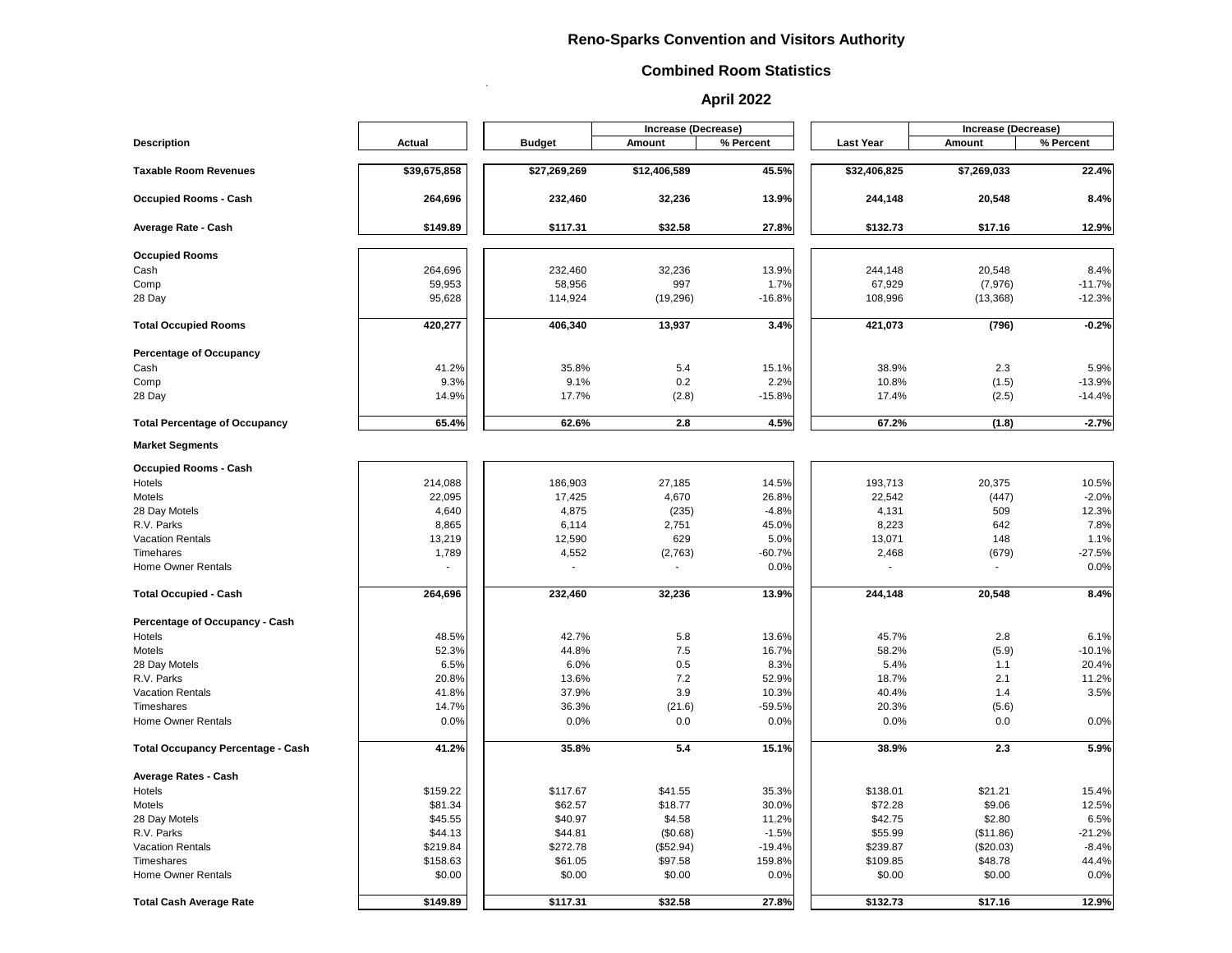.

|                                   |               |               | <b>Increase (Decrease)</b> |           |                  | Increase (Decrease) |           |
|-----------------------------------|---------------|---------------|----------------------------|-----------|------------------|---------------------|-----------|
|                                   | <b>Actual</b> | <b>Budget</b> | <b>Amount</b>              | % Percent | <b>Last Year</b> | <b>Amount</b>       | % Percent |
| <b>Occupied Rooms</b>             |               |               |                            |           |                  |                     |           |
| Cash                              | 264,696       | 232,460       | 32,236                     | 13.9%     | 244,148          | 20,548              | 8.4%      |
| Comp                              | 59,953        | 58,956        | 997                        | 1.7%      | 67,929           | (7,976)             | $-11.7%$  |
| 28 Day                            | 95,628        | 114,924       | (19, 296)                  | $-16.8%$  | 108,996          | (13, 368)           | $-12.3%$  |
| <b>Total Occupied Rooms</b>       | 420,277       | 406,340       | 13,937                     | 3.4%      | 421,073          | (796)               | $-0.2%$   |
| Vacant                            | 222,286       | 242,927       | (20, 641)                  | $-8.5%$   | 205,767          | 16,519              | 8.0%      |
| <b>Total Available Rooms</b>      | 642,563       | 649,267       | (6,704)                    | $-1.0%$   | 626,840          | 15,723              | 2.5%      |
| <b>Percentage of Occupancy</b>    |               |               |                            |           |                  |                     |           |
| Cash                              | 41.2%         | 35.8%         | 5.4                        | 15.1%     | 38.9%            | 2.3                 | 5.9%      |
| Comp                              | 9.3%          | 9.1%          | 0.2                        | 2.2%      | 10.8%            | (1.5)               | $-13.9%$  |
| 28 Day                            | 14.9%         | 17.7%         | (2.8)                      | $-15.8%$  | 17.4%            | (2.5)               | $-14.4%$  |
| <b>Total Occupancy Percentage</b> | 65.4%         | 62.6%         | 2.8                        | 4.5%      | 67.2%            | (1.8)               | $-2.7%$   |
| Vacant                            | 34.6%         | 37.4%         | (2.8)                      | $-7.5%$   | 32.8%            | 1.8                 | 5.5%      |
| Total (must equal 100.0%)         | 100.0%        | 100.0%        | $\overline{\phantom{a}}$   | 0.0%      | 100.0%           |                     | 0.0%      |
| Revenue                           |               |               |                            |           |                  |                     |           |
| <b>Cash - Taxable</b>             | \$39,675,858  | \$27,269,269  | \$12,406,589               | 45.5%     | \$32,406,825     | \$7,269,033         | 22.4%     |
| Comp                              | \$8,337,195   | \$6,107,711   | \$2,229,484                | 36.5%     | \$9,186,801      | (\$849,606)         | $-9.2%$   |
| 28 Day                            | \$4,116,495   | \$2,831,960   | \$1,284,535                | 45.4%     | \$3,844,737      | \$271,758           | 7.1%      |
| <b>Total Revenue</b>              | \$52,129,548  | \$36,208,940  | \$15,920,608               | 44.0%     | \$45,438,363     | \$6,691,185         | 14.7%     |
| <b>Average Rates</b>              |               |               |                            |           |                  |                     |           |
| Cash                              | \$149.89      | \$117.31      | \$32.58                    | 27.8%     | \$132.73         | \$17.16             | 12.9%     |
| Comp                              | \$139.06      | \$103.60      | \$35.46                    | 34.2%     | \$135.24         | \$3.82              | 2.8%      |
| 28 Day                            | \$43.05       | \$24.64       | \$18.41                    | 74.7%     | \$35.27          | \$7.78              | 22.1%     |

#### **Reno-Sparks Convention and Visitors Authority**

#### **Combined Room Statistics**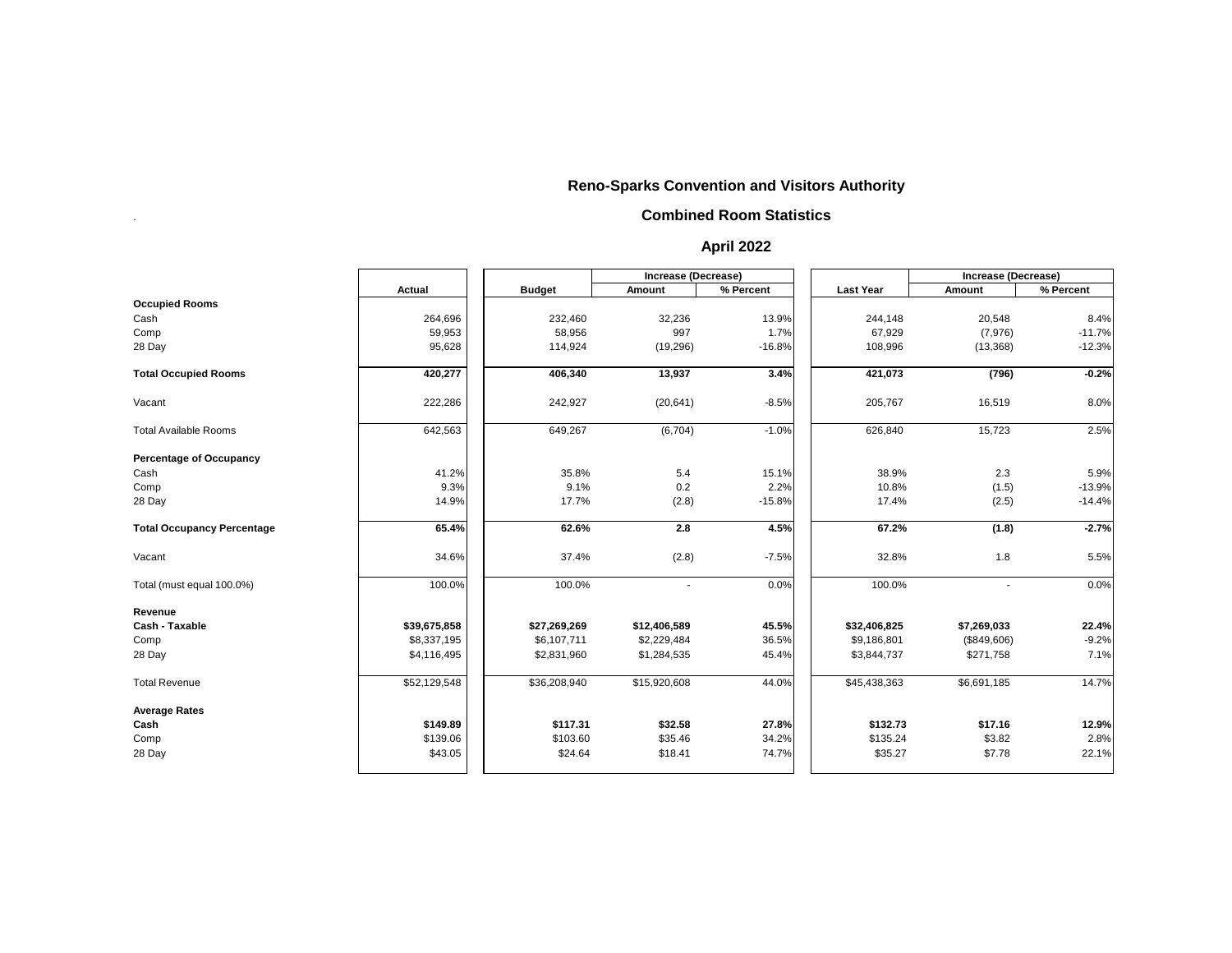|                                   |               |               | <b>Increase (Decrease)</b> |           |                  | <b>Increase (Decrease)</b> |           |
|-----------------------------------|---------------|---------------|----------------------------|-----------|------------------|----------------------------|-----------|
|                                   | <b>Actual</b> | <b>Budget</b> | <b>Amount</b>              | % Percent | <b>Last Year</b> | <b>Amount</b>              | % Percent |
| <b>Occupied Rooms</b>             |               |               |                            |           |                  |                            |           |
| Cash                              | 214,088       | 186,903       | 27,185                     | 14.5%     | 193,713          | 20,375                     | 10.5%     |
| Comp                              | 59,784        | 58,512        | 1,272                      | 2.2%      | 67,717           | (7,933)                    | $-11.7%$  |
| 28 Day                            | 8,852         | 7,401         | 1,451                      | 19.6%     | 10,889           | (2,037)                    | $-18.7%$  |
| <b>Total Occupied Rooms</b>       | 282,724       | 252,816       | 29,908                     | 11.8%     | 272,319          | 10,405                     | 3.8%      |
| Vacant                            | 159,073       | 185,132       | (26, 059)                  | $-14.1%$  | 151,515          | 7,558                      | 5.0%      |
| <b>Total Available Rooms</b>      | 441,797       | 437,948       | 3,849                      | 0.9%      | 423,834          | 17,963                     | 4.2%      |
| <b>Percentage of Occupancy</b>    |               |               |                            |           |                  |                            |           |
| Cash                              | 48.5%         | 42.7%         | 5.8                        | 13.6%     | 45.7%            | 2.8                        | 6.1%      |
| Comp                              | 13.5%         | 13.4%         | 0.1                        | 0.7%      | 16.0%            | (2.5)                      | $-15.6%$  |
| 28 Day                            | 2.0%          | 1.7%          | 0.3                        | 17.6%     | 2.6%             | (0.6)                      | $-23.1%$  |
| <b>Total Occupancy Percentage</b> | 64.0%         | 57.7%         | 6.3                        | 10.9%     | 64.3%            | (0.3)                      | $-0.5%$   |
| Vacant                            | 36.0%         | 42.3%         | (6.3)                      | $-14.9%$  | 35.7%            | 0.3                        | 0.8%      |
| Total (must equal 100.0%)         | 100.0%        | 100.0%        | $\blacksquare$             | 0.0%      | 100.0%           | $\blacksquare$             | 0.0%      |
| Revenue                           |               |               |                            |           |                  |                            |           |
| <b>Cash - Taxable</b>             | \$34,086,317  | \$21,993,045  | \$12,093,272               | 55.0%     | \$26,734,131     | \$7,352,186                | 27.5%     |
| Comp                              | \$8,323,509   | \$6,093,778   | \$2,229,731                | 36.6%     | \$9,171,966      | (\$848,457)                | $-9.3%$   |
| 28 Day                            | \$836,107     | \$375,233     | \$460,874                  | 122.8%    | \$783,268        | \$52,839                   | 6.7%      |
| <b>Total Revenue</b>              | \$43,245,933  | \$28,462,056  | \$14,783,877               | 51.9%     | \$36,689,365     | \$6,556,568                | 17.9%     |
| <b>Average Rates</b>              |               |               |                            |           |                  |                            |           |
| Cash                              | \$159.22      | \$117.67      | \$41.55                    | 35.3%     | \$138.01         | \$21.21                    | 15.4%     |
| Comp                              | \$139.23      | \$104.15      | \$35.08                    | 33.7%     | \$135.45         | \$3.78                     | 2.8%      |
| 28 Day                            | \$94.45       | \$50.70       | \$43.75                    | 86.3%     | \$71.93          | \$22.52                    | 31.3%     |

#### **Hotel Statistics**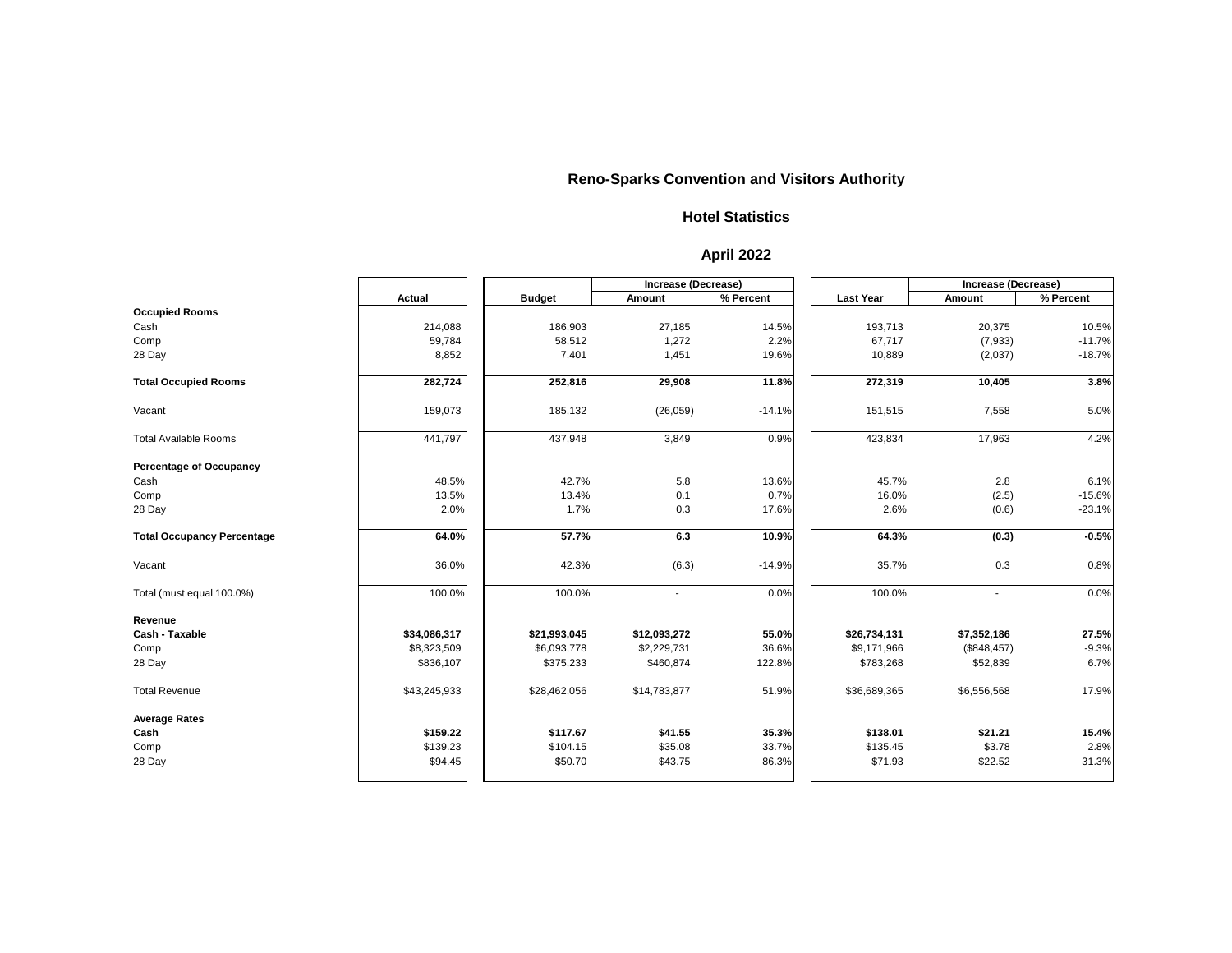|                                   |               |               | <b>Increase (Decrease)</b> |           |                  | <b>Increase (Decrease)</b> |           |
|-----------------------------------|---------------|---------------|----------------------------|-----------|------------------|----------------------------|-----------|
|                                   | <b>Actual</b> | <b>Budget</b> | <b>Amount</b>              | % Percent | <b>Last Year</b> | <b>Amount</b>              | % Percent |
| <b>Occupied Rooms</b>             |               |               |                            |           |                  |                            |           |
| Cash                              | 22,095        | 17,425        | 4,670                      | 26.8%     | 22,542           | (447)                      | $-2.0%$   |
| Comp                              | 30            | 232           | (202)                      | $-87.1%$  | 42               | (12)                       | $-28.6%$  |
| 28 Day                            | 2,824         | 3,358         | (534)                      | $-15.9%$  | 3,360            | (536)                      | $-16.0%$  |
| <b>Total Occupied Rooms</b>       | 24,949        | 21,015        | 3,934                      | 18.7%     | 25,944           | (995)                      | $-3.8%$   |
| Vacant                            | 17,311        | 17,865        | (554)                      | $-3.1%$   | 12,800           | 4,511                      | 35.2%     |
| <b>Total Available Rooms</b>      | 42,260        | 38,880        | 3,380                      | 8.7%      | 38,744           | 3,516                      | 9.1%      |
| <b>Percentage of Occupancy</b>    |               |               |                            |           |                  |                            |           |
| Cash                              | 52.3%         | 44.8%         | 7.5                        | 16.7%     | 58.2%            | (5.9)                      | $-10.1%$  |
| Comp                              | 0.1%          | 0.6%          | (0.5)                      | $-83.3%$  | 0.1%             |                            | 0.0%      |
| 28 Day                            | 6.7%          | 8.6%          | (1.9)                      | $-22.1%$  | 8.7%             | (2.0)                      | $-23.0%$  |
| <b>Total Occupancy Percentage</b> | 59.0%         | 54.1%         | 4.9                        | 9.1%      | 67.0%            | (8.0)                      | $-11.9%$  |
| Vacant                            | 41.0%         | 45.9%         | (4.9)                      | $-10.7%$  | 33.0%            | 8.0                        | 24.2%     |
| Total (must equal 100.0%)         | 100.0%        | 100.0%        | $\blacksquare$             | 0.0%      | 100.0%           | $\blacksquare$             | 0.0%      |
| Revenue                           |               |               |                            |           |                  |                            |           |
| <b>Cash - Taxable</b>             | \$1,797,100   | \$1,090,250   | \$706,850                  | 64.8%     | \$1,629,225      | \$167,875                  | 10.3%     |
| Comp                              | \$3,750       | \$8,253       | (\$4,503)                  | $-54.6%$  | \$5,250          | (\$1,500)                  | $-28.6%$  |
| 28 Day                            | \$151,606     | \$117,990     | \$33,616                   | 28.5%     | \$149,323        | \$2,283                    | 1.5%      |
| <b>Total Revenue</b>              | \$1,952,456   | \$1,216,493   | \$735,963                  | 60.5%     | \$1,783,798      | \$168,658                  | 9.5%      |
| <b>Average Rates</b>              |               |               |                            |           |                  |                            |           |
| Cash                              | \$81.34       | \$62.57       | \$18.77                    | 30.0%     | \$72.28          | \$9.06                     | 12.5%     |
| Comp                              | \$125.00      | \$35.57       | \$89.43                    | 251.4%    | \$125.00         | \$0.00                     | 0.0%      |
| 28 Day                            | \$53.68       | \$35.14       | \$18.54                    | 52.8%     | \$44.44          | \$9.24                     | 20.8%     |

#### **Motel Statistics**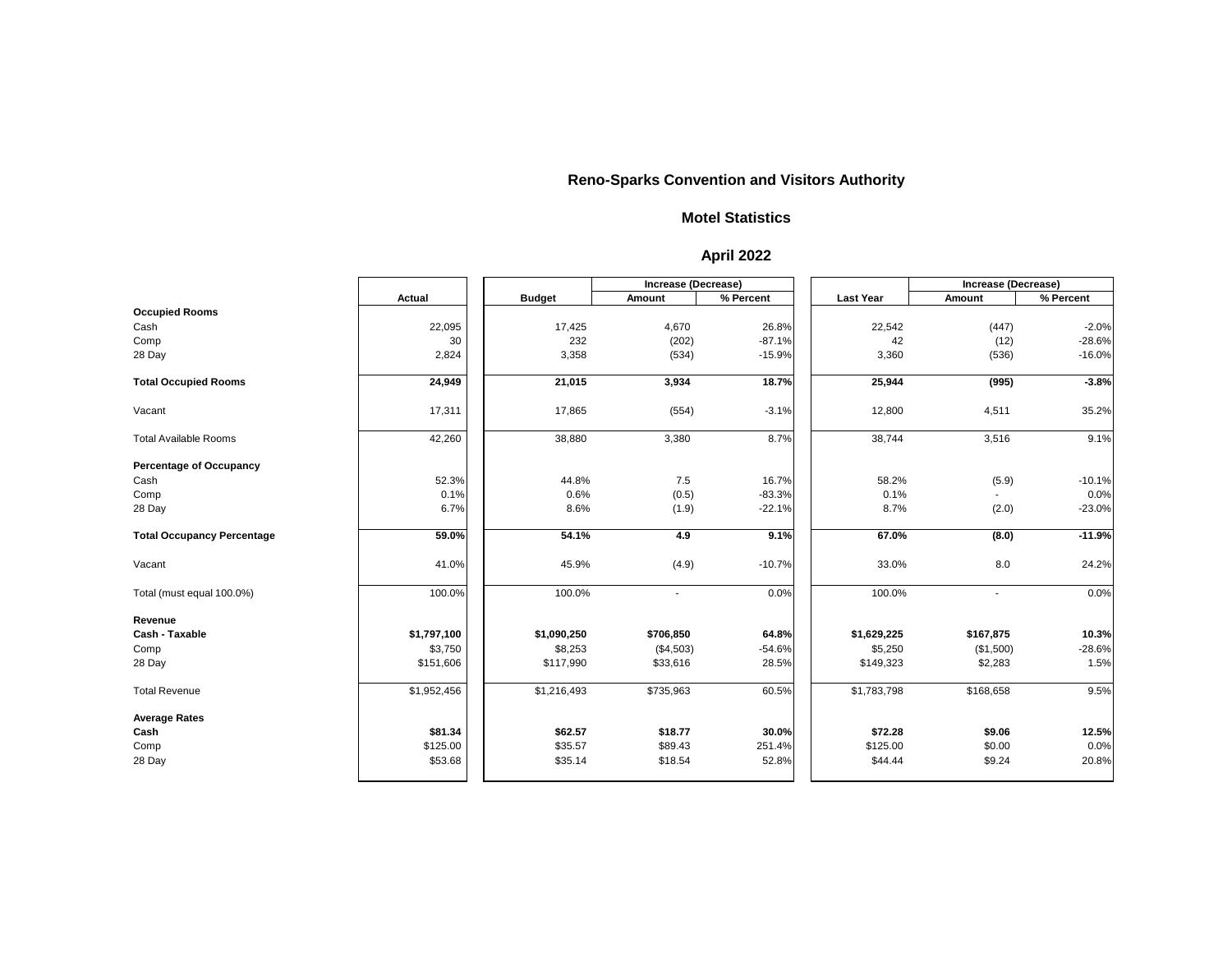|                                   |               |               | Increase (Decrease) |           |                  | <b>Increase (Decrease)</b> |           |
|-----------------------------------|---------------|---------------|---------------------|-----------|------------------|----------------------------|-----------|
|                                   | <b>Actual</b> | <b>Budget</b> | <b>Amount</b>       | % Percent | <b>Last Year</b> | <b>Amount</b>              | % Percent |
| <b>Occupied Rooms</b>             |               |               |                     |           |                  |                            |           |
| Cash                              | 4,640         | 4,875         | (235)               | $-4.8%$   | 4,131            | 509                        | 12.3%     |
| Comp                              |               |               |                     | 0.0%      |                  |                            | 0.0%      |
| 28 Day                            | 53,056        | 59,031        | (5, 975)            | $-10.1%$  | 59,733           | (6,677)                    | $-11.2%$  |
| <b>Total Occupied Rooms</b>       | 57,696        | 63,906        | (6, 210)            | $-9.7%$   | 63,864           | (6, 168)                   | $-9.7%$   |
| Vacant                            | 13,969        | 17,698        | (3,729)             | $-21.1%$  | 11,976           | 1,993                      | 16.6%     |
| <b>Total Available Rooms</b>      | 71,665        | 81,604        | (9,939)             | $-12.2%$  | 75,840           | (4, 175)                   | $-5.5%$   |
| <b>Percentage of Occupancy</b>    |               |               |                     |           |                  |                            |           |
| Cash                              | 6.5%          | 6.0%          | 0.5                 | 8.3%      | 5.4%             | 1.1                        | 20.4%     |
| Comp                              | 0.0%          | 0.0%          |                     | 0.0%      | 0.0%             |                            | 0.0%      |
| 28 Day                            | 74.0%         | 72.3%         | 1.7                 | 2.4%      | 78.8%            | (4.8)                      | $-6.1%$   |
| <b>Total Occupancy Percentage</b> | 80.5%         | 78.3%         | 2.2                 | 2.8%      | 84.2%            | (3.7)                      | $-4.4%$   |
| Vacant                            | 19.5%         | 21.7%         | (2.2)               | $-10.1%$  | 15.8%            | 3.7                        | 23.4%     |
| Total (must equal 100.0%)         | 100.0%        | 100.0%        | $\sim$              | 0.0%      | 100.0%           | $\blacksquare$             | 0.0%      |
| Revenue                           |               |               |                     |           |                  |                            |           |
| <b>Cash - Taxable</b>             | \$211,344     | \$199,711     | \$11,633            | 5.8%      | \$176,604        | \$34,740                   | 19.7%     |
| Comp                              | \$0           | \$0           | \$0                 | 0.0%      | \$0              | \$0                        | 0.0%      |
| 28 Day                            | \$1,534,392   | \$1,309,995   | \$224,397           | 17.1%     | \$1,519,601      | \$14,791                   | 1.0%      |
| <b>Total Revenue</b>              | \$1,745,736   | \$1,509,706   | \$236,030           | 15.6%     | \$1,696,205      | \$49,531                   | 2.9%      |
| <b>Average Rates</b>              |               |               |                     |           |                  |                            |           |
| Cash                              | \$45.55       | \$40.97       | \$4.58              | 11.2%     | \$42.75          | \$2.80                     | 6.5%      |
| Comp                              | \$0.00        | \$0.00        | \$0.00              | 0.0%      | \$0.00           | \$0.00                     | 0.0%      |
| 28 Day                            | \$28.92       | \$22.19       | \$6.73              | 30.3%     | \$25.44          | \$3.48                     | 13.7%     |
|                                   |               |               |                     |           |                  |                            |           |

### **28 Day Motel Statistics**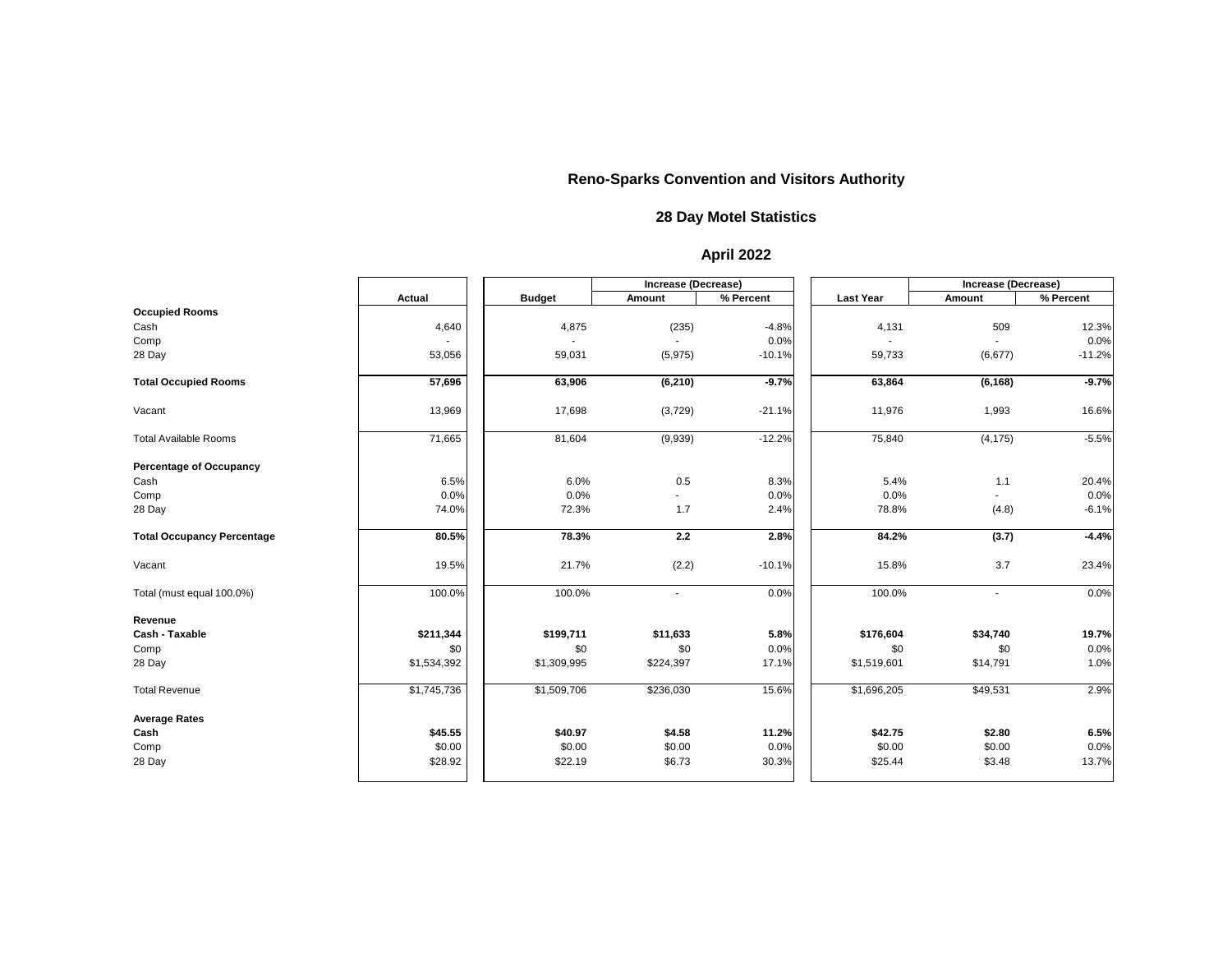|                                   |               |               | Increase (Decrease)      |           |                  | <b>Increase (Decrease)</b> |           |
|-----------------------------------|---------------|---------------|--------------------------|-----------|------------------|----------------------------|-----------|
|                                   | <b>Actual</b> | <b>Budget</b> | <b>Amount</b>            | % Percent | <b>Last Year</b> | <b>Amount</b>              | % Percent |
| <b>Occupied Rooms</b>             |               |               |                          |           |                  |                            |           |
| Cash                              | 8,865         | 6,114         | 2,751                    | 45.0%     | 8,223            | 642                        | 7.8%      |
| Comp                              | 139           | 212           | (73)                     | $-34.4%$  | 170              | (31)                       | $-18.2%$  |
| 28 Day                            | 21,505        | 33,737        | (12, 232)                | $-36.3%$  | 24,995           | (3,490)                    | $-14.0%$  |
| <b>Total Occupied Rooms</b>       | 30,509        | 40,063        | (9, 554)                 | $-23.8%$  | 33,388           | (2,879)                    | $-8.6%$   |
| Vacant                            | 12,211        | 4,980         | 7,231                    | 145.2%    | 10,502           | 1,709                      | 16.3%     |
| <b>Total Available Rooms</b>      | 42,720        | 45,043        | (2,323)                  | $-5.2%$   | 43,890           | (1, 170)                   | $-2.7%$   |
| <b>Percentage of Occupancy</b>    |               |               |                          |           |                  |                            |           |
| Cash                              | 20.8%         | 13.6%         | 7.2                      | 52.9%     | 18.7%            | 2.1                        | 11.2%     |
| Comp                              | 0.3%          | 0.5%          | (0.2)                    | $-40.0%$  | 0.4%             | (0.1)                      | $-25.0%$  |
| 28 Day                            | 50.3%         | 74.9%         | (24.6)                   | $-32.8%$  | 56.9%            | (6.6)                      | $-11.6%$  |
| <b>Total Occupancy Percentage</b> | 71.4%         | 88.9%         | (17.5)                   | $-19.7%$  | 76.1%            | (4.7)                      | $-6.2%$   |
| Vacant                            | 28.6%         | 11.1%         | 17.5                     | 157.7%    | 23.9%            | 4.7                        | 19.7%     |
| Total (must equal 100.0%)         | 100.0%        | 100.0%        | $\overline{\phantom{a}}$ | 0.0%      | 100.0%           | $\blacksquare$             | 0.0%      |
| Revenue                           |               |               |                          |           |                  |                            |           |
| <b>Cash - Taxable</b>             | \$391,228     | \$273,976     | \$117,252                | 42.8%     | \$460,401        | (\$69,173)                 | $-15.0%$  |
| Comp                              | \$9,936       | \$5,680       | \$4,256                  | 74.9%     | \$9,585          | \$351                      | 3.7%      |
| 28 Day                            | \$514,736     | \$475,329     | \$39,407                 | 8.3%      | \$520,256        | (\$5,520)                  | $-1.1%$   |
| <b>Total Revenue</b>              | \$915,900     | \$754,985     | \$160,915                | 21.3%     | \$990,242        | (\$74,342)                 | $-7.5%$   |
| <b>Average Rates</b>              |               |               |                          |           |                  |                            |           |
| Cash                              | \$44.13       | \$44.81       | (\$0.68)                 | $-1.5%$   | \$55.99          | (\$11.86)                  | $-21.2%$  |
| Comp                              | \$71.48       | \$26.79       | \$44.69                  | 166.8%    | \$56.38          | \$15.10                    | 26.8%     |
| 28 Day                            | \$23.94       | \$14.09       | \$9.85                   | 69.9%     | \$20.81          | \$3.13                     | 15.0%     |

#### **RV Park Statistics**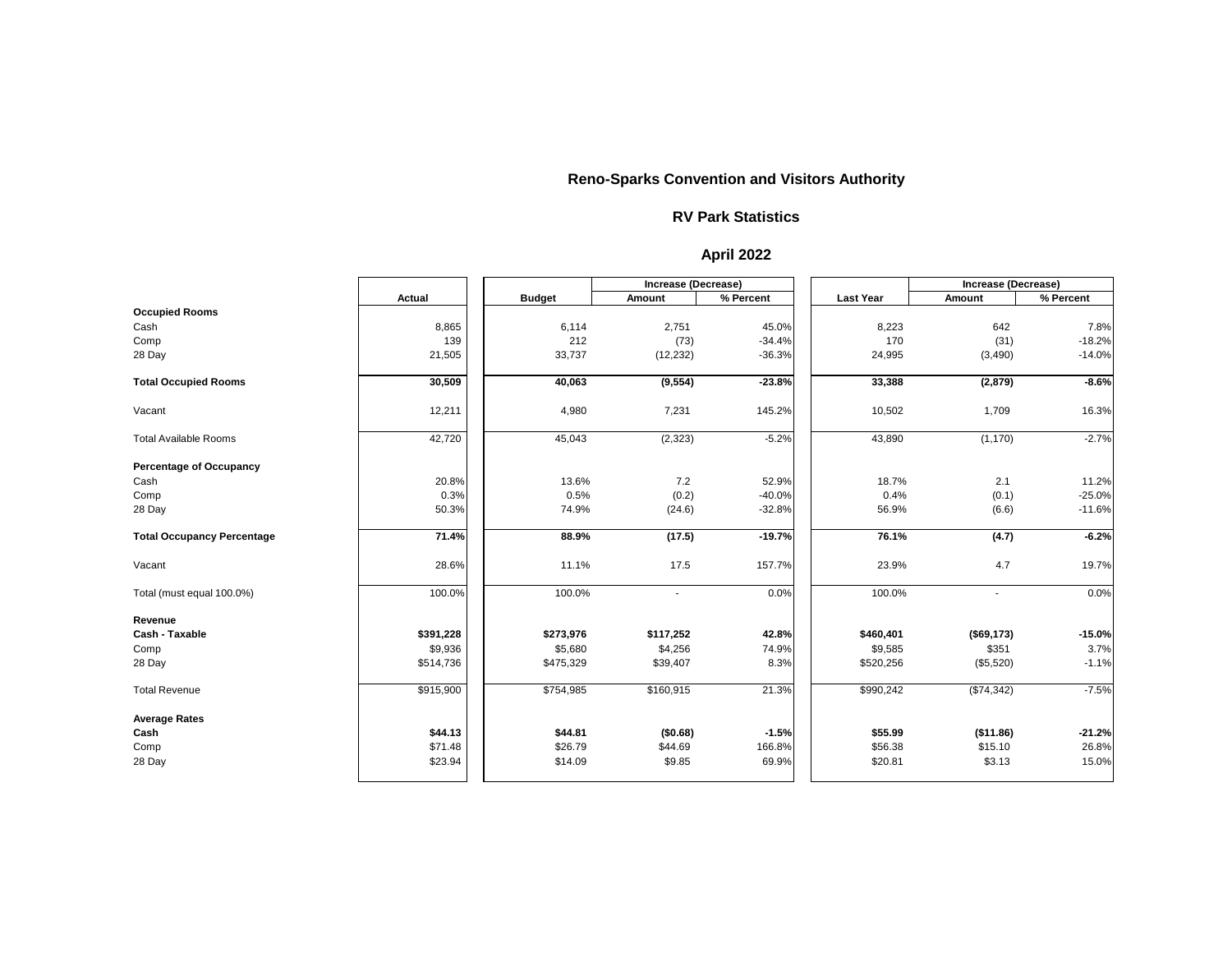|                                   |               |               | <b>Increase (Decrease)</b> |           |                  | Increase (Decrease) |           |
|-----------------------------------|---------------|---------------|----------------------------|-----------|------------------|---------------------|-----------|
|                                   | <b>Actual</b> | <b>Budget</b> | <b>Amount</b>              | % Percent | <b>Last Year</b> | <b>Amount</b>       | % Percent |
| <b>Occupied Rooms</b>             |               |               |                            |           |                  |                     |           |
| Cash                              | 13,219        | 12,590        | 629                        | 5.0%      | 13,071           | 148                 | 1.1%      |
| Comp                              |               |               |                            | 0.0%      |                  |                     | 0.0%      |
| 28 Day                            | 9,191         | 11,397        | (2,206)                    | $-19.4%$  | 10,019           | (828)               | $-8.3%$   |
| <b>Total Occupied Rooms</b>       | 22,410        | 23,987        | (1, 577)                   | $-6.6%$   | 23,090           | (680)               | $-2.9%$   |
| Vacant                            | 9,228         | 9,265         | (37)                       | $-0.4%$   | 9,259            | (31)                | $-0.3%$   |
| <b>Total Available Rooms</b>      | 31,638        | 33,252        | (1,614)                    | $-4.9%$   | 32,349           | (711)               | $-2.2%$   |
| <b>Percentage of Occupancy</b>    |               |               |                            |           |                  |                     |           |
| Cash                              | 41.8%         | 37.9%         | 3.9                        | 10.3%     | 40.4%            | 1.4                 | 3.5%      |
| Comp                              | 0.0%          | 0.0%          |                            | 0.0%      | 0.0%             |                     | 0.0%      |
| 28 Day                            | 29.1%         | 34.3%         | (5.2)                      | $-15.2%$  | 31.0%            | (1.9)               | $-6.1%$   |
| <b>Total Occupancy Percentage</b> | 70.8%         | 72.1%         | (1.3)                      | $-1.8%$   | 71.4%            | (0.6)               | $-0.8%$   |
| Vacant                            | 29.2%         | 27.9%         | 1.3                        | 4.7%      | 28.6%            | 0.6                 | 2.1%      |
| Total (must equal 100.0%)         | 100.0%        | 100.0%        | $\blacksquare$             | 0.0%      | 100.0%           | $\blacksquare$      | 0.0%      |
| Revenue                           |               |               |                            |           |                  |                     |           |
| <b>Cash - Taxable</b>             | \$2,906,084   | \$3,434,371   | (\$528, 287)               | $-15.4%$  | \$3,135,355      | (\$229,271)         | $-7.3%$   |
| Comp                              | \$0           | \$0           | \$0                        | 0.0%      | \$0              | \$0                 | 0.0%      |
| 28 Day                            | \$1,073,264   | \$553,413     | \$519,851                  | 93.9%     | \$872,289        | \$200,975           | 23.0%     |
| <b>Total Revenue</b>              | \$3,979,348   | \$3,987,784   | (\$8,436)                  | $-0.2%$   | \$4,007,644      | (\$28,296)          | $-0.7%$   |
| <b>Average Rates</b>              |               |               |                            |           |                  |                     |           |
| Cash                              | \$219.84      | \$272.78      | (\$52.94)                  | $-19.4%$  | \$239.87         | (\$20.03)           | $-8.4%$   |
| Comp                              | \$0.00        | \$0.00        | \$0.00                     | 0.0%      | \$0.00           | \$0.00              | 0.0%      |
| 28 Day                            | \$116.77      | \$48.56       | \$68.21                    | 140.5%    | \$87.06          | \$29.71             | 34.1%     |
|                                   |               |               |                            |           |                  |                     |           |

#### **Vacation Rental Statistics**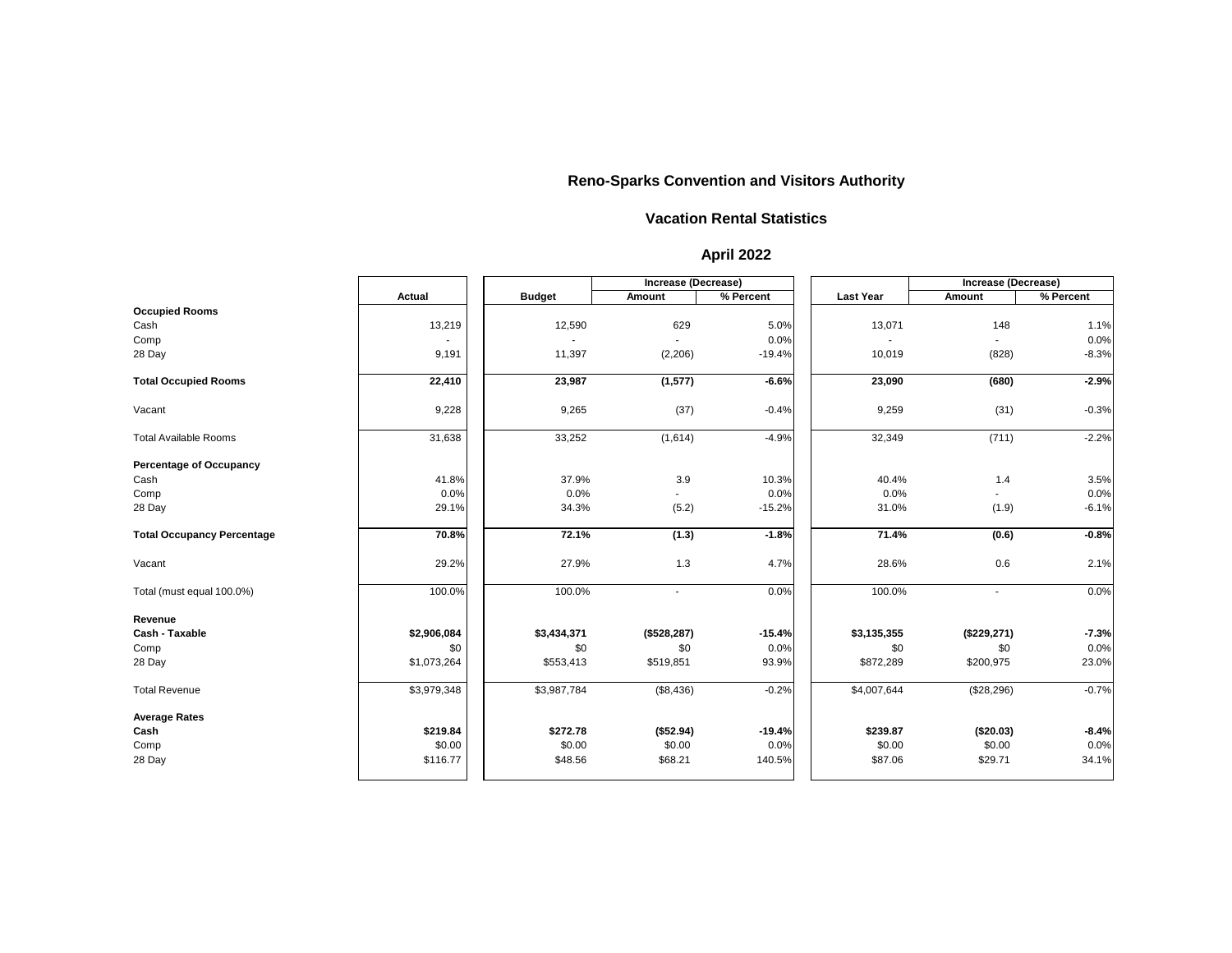|                                   |                |               |                          | <b>Increase (Decrease)</b> |                  | <b>Increase (Decrease)</b> |           |
|-----------------------------------|----------------|---------------|--------------------------|----------------------------|------------------|----------------------------|-----------|
|                                   | <b>Actual</b>  | <b>Budget</b> | <b>Amount</b>            | % Percent                  | <b>Last Year</b> | <b>Amount</b>              | % Percent |
| <b>Occupied Rooms</b>             |                |               |                          |                            |                  |                            |           |
| Cash                              | 1,789          | 4,552         | (2,763)                  | $-60.7%$                   | 2,468            | (679)                      | $-27.5%$  |
| Comp                              |                |               |                          | 0.0%                       |                  |                            | 0.0%      |
| 28 Day                            | $\blacksquare$ |               |                          | 0.0%                       |                  |                            | 0.0%      |
| <b>Total Occupied Rooms</b>       | 1,789          | 4,552         | (2,763)                  | $-60.7%$                   | 2,468            | (679)                      | $-27.5%$  |
| Vacant                            | 10,394         | 7,988         | 2,406                    | 30.1%                      | 9,715            | 679                        | 7.0%      |
| <b>Total Available Rooms</b>      | 12,183         | 12,540        | (357)                    | $-2.8%$                    | 12,183           | $\blacksquare$             | 0.0%      |
| <b>Percentage of Occupancy</b>    |                |               |                          |                            |                  |                            |           |
| Cash                              | 14.7%          | 36.3%         | (21.6)                   | $-59.5%$                   | 20.3%            | (5.6)                      | $-27.6%$  |
| Comp                              | 0.0%           | 0.0%          |                          | 0.0%                       | 0.0%             |                            | 0.0%      |
| 28 Day                            | 0.0%           | 0.0%          | $\overline{\phantom{a}}$ | 0.0%                       | 0.0%             | $\blacksquare$             | 0.0%      |
| <b>Total Occupancy Percentage</b> | 14.7%          | 36.3%         | (21.6)                   | $-59.5%$                   | 20.3%            | (5.6)                      | $-27.6%$  |
| Vacant                            | 85.3%          | 63.7%         | 21.6                     | 33.9%                      | 79.7%            | 5.6                        | 7.0%      |
| Total (must equal 100.0%)         | 100.0%         | 100.0%        | $\overline{\phantom{a}}$ | 0.0%                       | 100.0%           | $\blacksquare$             | 0.0%      |
| Revenue                           |                |               |                          |                            |                  |                            |           |
| <b>Cash - Taxable</b>             | \$283,785      | \$277,916     | \$5,869                  | 2.1%                       | \$271,109        | \$12,676                   | 4.7%      |
| Comp                              | \$0            | \$0           | \$0                      | 0.0%                       | \$0              | \$0                        | 0.0%      |
| 28 Day                            | \$0            | \$0           | \$0                      | 0.0%                       | \$0              | \$0                        | 0.0%      |
| <b>Total Revenue</b>              | \$283,785      | \$277,916     | \$5,869                  | 2.1%                       | \$271,109        | \$12,676                   | 4.7%      |
| <b>Average Rates</b>              |                |               |                          |                            |                  |                            |           |
| Cash                              | \$158.63       | \$61.05       | \$97.58                  | 159.8%                     | \$109.85         | \$48.78                    | 44.4%     |
| Comp                              | \$0.00         | \$0.00        | \$0.00                   | 0.0%                       | \$0.00           | \$0.00                     | 0.0%      |
| 28 Day                            | \$0.00         | \$0.00        | \$0.00                   | 0.0%                       | \$0.00           | \$0.00                     | 0.0%      |

#### **Timeshare Statistics**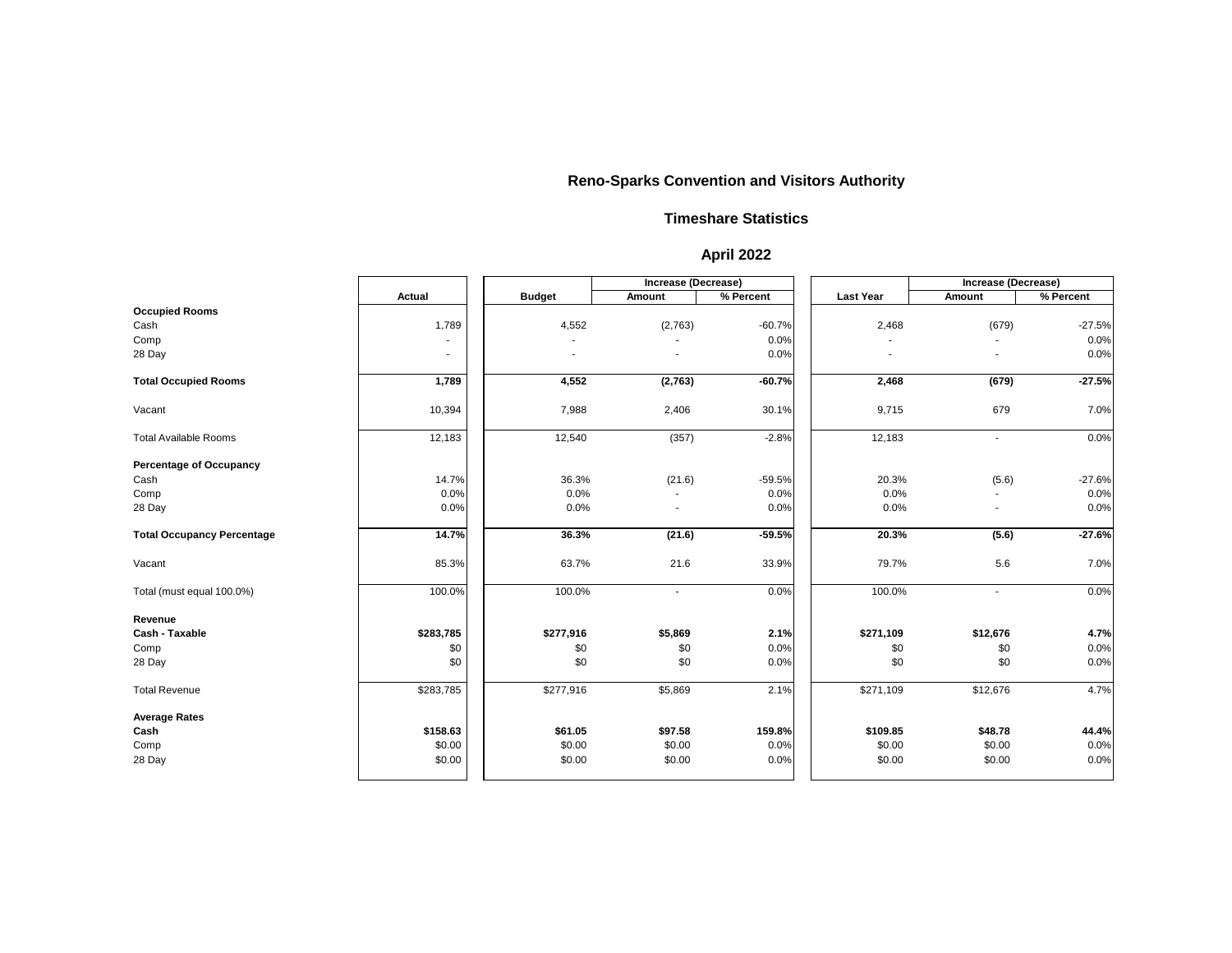|                                   |               |               | Increase (Decrease) |           |                  | Increase (Decrease) |           |
|-----------------------------------|---------------|---------------|---------------------|-----------|------------------|---------------------|-----------|
|                                   | <b>Actual</b> | <b>Budget</b> | <b>Amount</b>       | % Percent | <b>Last Year</b> | <b>Amount</b>       | % Percent |
| <b>Occupied Rooms</b>             |               |               |                     |           |                  |                     |           |
| Cash                              | $\sim$        |               |                     | 0.0%      |                  |                     | 0.0%      |
| Comp                              | $\sim$        |               |                     | 0.0%      |                  |                     | 0.0%      |
| 28 Day                            | 200           |               | 200                 | 100.0%    |                  | 200                 | 100.0%    |
| <b>Total Occupied Rooms</b>       | 200           |               | 200                 | 100.0%    |                  | 200                 | 100.0%    |
| Vacant                            | 100           |               | 100                 | 100.0%    |                  | 100                 | 100.0%    |
| <b>Total Available Rooms</b>      | 300           |               | 300                 | 100.0%    |                  | 300                 | 100.0%    |
| <b>Percentage of Occupancy</b>    |               |               |                     |           |                  |                     |           |
| Cash                              | 0.0%          | 0.0%          |                     | 0.0%      | 0.0%             |                     | 0.0%      |
| Comp                              | 0.0%          | 0.0%          |                     | 0.0%      | 0.0%             |                     | 0.0%      |
| 28 Day                            | 66.7%         | 0.0%          | 66.7                | 100.0%    | 0.0%             | 66.7                | 100.0%    |
| <b>Total Occupancy Percentage</b> | 66.7%         | 0.0%          | 66.7                | 100.0%    | 0.0%             | 66.7                | 100.0%    |
| Vacant                            | 33.3%         | 0.0%          | 33.3                | 100.0%    | 0.0%             | 33.3                | 100.0%    |
| Total (must equal 100.0%)         | 100.0%        | 0.0%          | 100.0               | 100.0%    | 0.0%             | 100.0               | 100.0%    |
| Revenue                           |               |               |                     |           |                  |                     |           |
| <b>Cash - Taxable</b>             | \$0           | \$0           | \$0                 | 0.0%      | \$0              | \$0                 | 0.0%      |
| Comp                              | \$0           | \$0           | \$0                 | 0.0%      | \$0              | \$0                 | 0.0%      |
| 28 Day                            | \$6,390       | \$0           | \$6,390             | 100.0%    | \$0              | \$6,390             | 100.0%    |
| <b>Total Revenue</b>              | \$6,390       | \$0           | \$6,390             | 100.0%    | \$0              | \$6,390             | 100.0%    |
| <b>Average Rates</b>              |               |               |                     |           |                  |                     |           |
| Cash                              | \$0.00        | \$0.00        | \$0.00              | 0.0%      | \$0.00           | \$0.00              | 0.0%      |
| Comp                              | \$0.00        | \$0.00        | \$0.00              | 0.0%      | \$0.00           | \$0.00              | 0.0%      |
| 28 Day                            | \$31.95       | \$0.00        | \$31.95             | 100.0%    | \$0.00           | \$31.95             | 100.0%    |

#### **Home Owner Rental**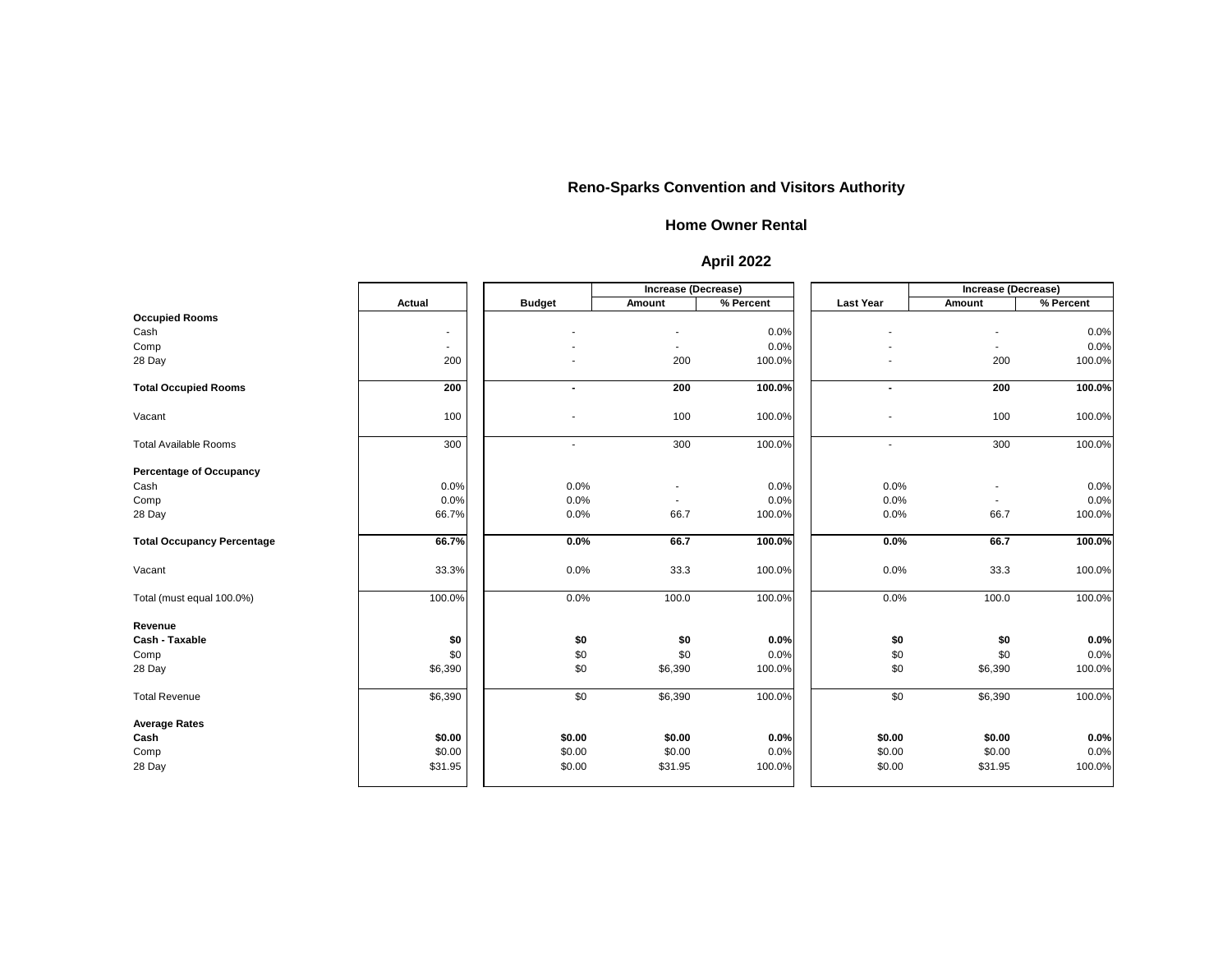|                                          |               |               | <b>Increase (Decrease)</b> |           |                  | Increase (Decrease) |           |
|------------------------------------------|---------------|---------------|----------------------------|-----------|------------------|---------------------|-----------|
| <b>Description</b>                       | <b>Actual</b> | <b>Budget</b> | <b>Amount</b>              | % Percent | <b>Last Year</b> | <b>Amount</b>       | % Percent |
| <b>Taxable Room Revenues</b>             | \$371,303,218 | \$285,776,170 | \$85,527,048               | 29.9%     | \$246,438,642    | \$124,864,576       | 50.7%     |
| <b>Occupied Rooms - Cash</b>             | 2,647,339     | 2,474,684     | 172,655                    | 7.0%      | 2,054,413        | 592,926             | 28.9%     |
| <b>Average Rate - Cash</b>               | \$140.26      | \$115.48      | \$24.78                    | 21.5%     | \$119.96         | \$20.30             | 16.9%     |
| <b>Occupied Rooms</b>                    |               |               |                            |           |                  |                     |           |
| Cash                                     | 2,647,339     | 2,474,684     | 172,655                    | 7.0%      | 2,054,413        | 592,926             | 28.9%     |
| Comp                                     | 638,740       | 610,168       | 28,572                     | 4.7%      | 607,812          | 30,928              | 5.1%      |
| 28 Day                                   | 995,956       | 1,085,504     | (89, 548)                  | $-8.2%$   | 1,075,237        | (79, 281)           | $-7.4%$   |
| <b>Total Occupied Rooms</b>              | 4,282,035     | 4,170,356     | 111,679                    | 2.7%      | 3,737,462        | 544,573             | 14.6%     |
| <b>Percentage of Occupancy</b>           |               |               |                            |           |                  |                     |           |
| Cash                                     | 40.2%         | 38.8%         | 1.4                        | 3.6%      | 32.8%            | 7.4                 | 22.6%     |
| Comp                                     | 9.7%          | 9.6%          | 0.1                        | 1.0%      | 9.7%             |                     | 0.0%      |
| 28 Day                                   | 15.1%         | 17.0%         | (1.9)                      | $-11.2%$  | 17.2%            | (2.1)               | $-12.2%$  |
| <b>Total Percentage of Occupancy</b>     | 65.0%         | 65.5%         | (0.5)                      | $-0.8%$   | 59.6%            | 5.4                 | 9.1%      |
| <b>Market Segments</b>                   |               |               |                            |           |                  |                     |           |
| <b>Occupied Rooms - Cash</b>             |               |               |                            |           |                  |                     |           |
| Hotels                                   | 2,143,104     | 2,028,767     | 114,337                    | 5.6%      | 1,595,610        | 547,494             | 34.3%     |
| Motels                                   | 218,608       | 184,855       | 33,753                     | 18.3%     | 199,470          | 19,138              | 9.6%      |
| 28 Day Motels                            | 47,303        | 42,545        | 4,758                      | 11.2%     | 37,122           | 10,181              | 27.4%     |
| R.V. Parks                               | 83,023        | 66,419        | 16,604                     | 25.0%     | 74,144           | 8,879               | 12.0%     |
| <b>Vacation Rentals</b>                  | 124,422       | 120,508       | 3,914                      | 3.2%      | 118,773          | 5,649               | 4.8%      |
| Timeshares                               | 21,246        | 22,727        | (1,481)                    | $-6.5%$   | 20,297           | 949                 | 4.7%      |
| Home Owner Rentals                       | 9,633         | 8,863         | 770                        | 8.7%      | 8,997            | 636                 | 7.1%      |
| <b>Total Occupied - Cash</b>             | 2,647,339     | 2,474,684     | 172,655                    | 7.0%      | 2,054,413        | 592,926             | 28.9%     |
| <b>Percentage of Occupancy - Cash</b>    |               |               |                            |           |                  |                     |           |
| Hotels                                   | 47.0%         | 48.4%         | (1.4)                      | $-2.9%$   | 38.6%            | 8.4                 | 21.8%     |
| Motels                                   | 55.7%         | 46.1%         | 9.6                        | 20.8%     | 49.7%            | 6.0                 | 12.1%     |
| 28 Day Motels                            | 6.5%          | 5.2%          | 1.3                        | 25.0%     | 4.8%             | 1.7                 | 35.4%     |
| R.V. Parks                               | 19.1%         | 14.7%         | 4.4                        | 29.9%     | 16.7%            | 2.4                 | 14.4%     |
| <b>Vacation Rentals</b>                  | 41.5%         | 35.7%         | 5.8                        | 16.2%     | 34.3%            | 7.2                 | 21.0%     |
| Timeshares                               | 17.8%         | 17.8%         | 0.0                        | 0.0%      | 16.9%            | 0.9                 | 5.3%      |
| <b>Home Owner Rentals</b>                | 16.8%         | 19.0%         | (2.2)                      | $-11.6%$  | 19.2%            | (2.4)               | $-12.5%$  |
| <b>Total Occupancy Percentage - Cash</b> | 40.2%         | 38.8%         | 1.4                        | 3.6%      | 32.8%            | 7.4                 | 22.6%     |
| <b>Average Rates - Cash</b>              |               |               |                            |           |                  |                     |           |
| Hotels                                   | \$144.64      | \$115.06      | \$29.58                    | 25.7%     | \$121.24         | \$23.40             | 19.3%     |
| Motels                                   | \$79.74       | \$60.50       | \$19.24                    | 31.8%     | \$64.16          | \$15.58             | 24.3%     |
| 28 Day Motels                            | \$44.55       | \$41.59       | \$2.96                     | 7.1%      | \$39.09          | \$5.46              | 14.0%     |
| R.V. Parks                               | \$41.53       | \$39.94       | \$1.59                     | 4.0%      | \$41.59          | (\$0.06)            | $-0.1%$   |
| <b>Vacation Rental</b>                   | \$258.13      | \$262.42      | (\$4.29)                   | $-1.6%$   | \$255.85         | \$2.28              | 0.9%      |
| Timeshares                               | \$131.90      | \$109.54      | \$22.36                    | 20.4%     | \$114.05         | \$17.85             | 15.7%     |
| <b>Home Owner Rentals</b>                | \$355.02      | \$296.56      | \$58.46                    | 19.7%     | \$327.92         | \$27.10             | 8.3%      |
| <b>Total Cash Average Rate</b>           | \$140.26      | \$115.48      | \$24.78                    | 21.5%     | \$119.96         | \$20.30             | 16.9%     |

#### **Combined Room Statistics - Year To Date**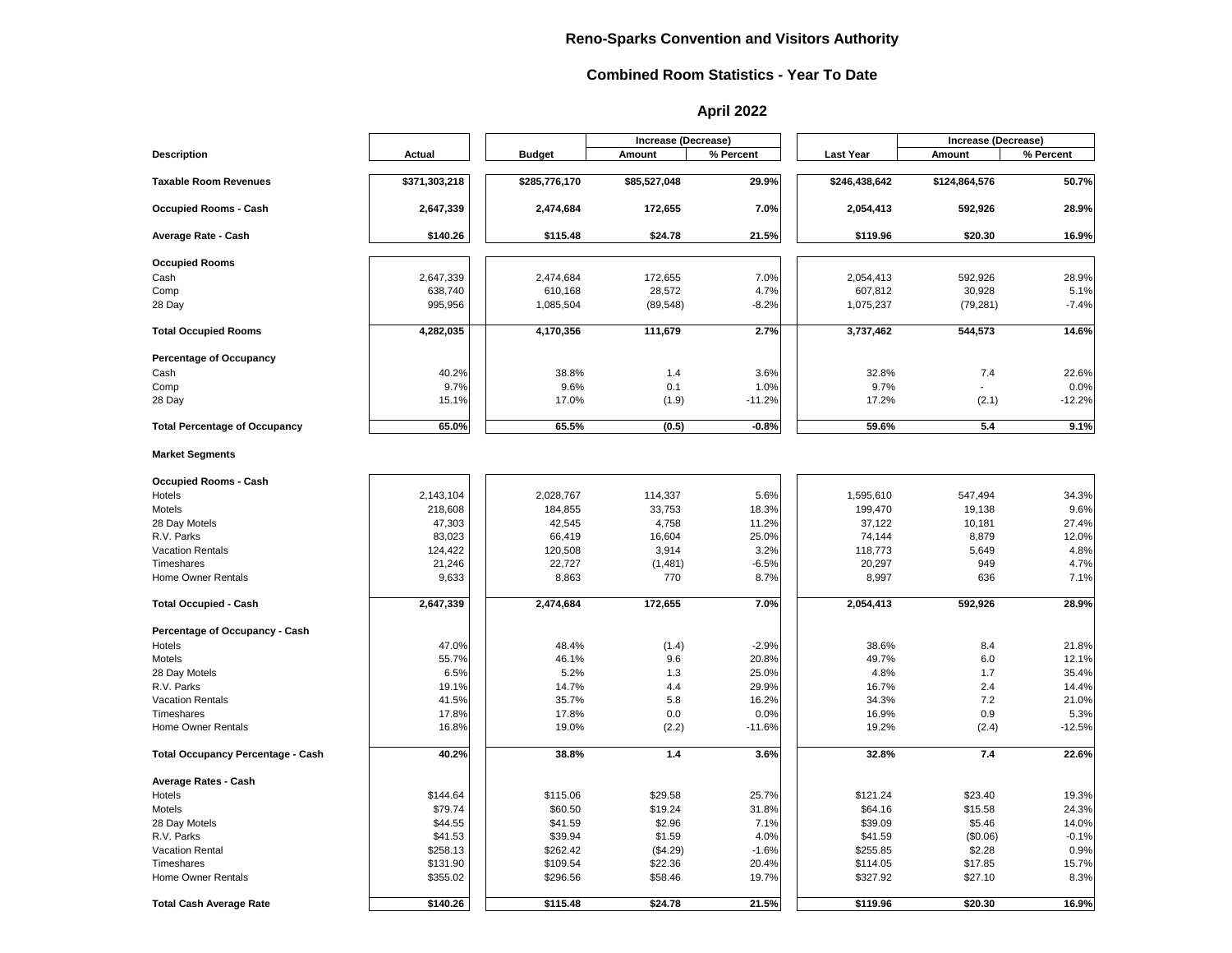.

|                                   |               |               | <b>Increase (Decrease)</b> |           |                  | <b>Increase (Decrease)</b> |           |
|-----------------------------------|---------------|---------------|----------------------------|-----------|------------------|----------------------------|-----------|
|                                   | <b>Actual</b> | <b>Budget</b> | Amount                     | % Percent | <b>Last Year</b> | <b>Amount</b>              | % Percent |
| <b>Occupied Rooms</b>             |               |               |                            |           |                  |                            |           |
| Cash                              | 2,647,339     | 2,474,684     | 172,655                    | 7.0%      | 2,054,413        | 592,926                    | 28.9%     |
| Comp                              | 638,740       | 610,168       | 28,572                     | 4.7%      | 607,812          | 30,928                     | 5.1%      |
| 28 Day                            | 995,956       | 1,085,504     | (89, 548)                  | $-8.2%$   | 1,075,237        | (79, 281)                  | $-7.4%$   |
| <b>Total Occupied Rooms</b>       | 4,282,035     | 4,170,356     | 111,679                    | 2.7%      | 3,737,462        | 544,573                    | 14.6%     |
| Vacant                            | 2,310,474     | 2,200,267     | 110,207                    | 5.0%      | 2,531,457        | (220, 983)                 | $-8.7%$   |
| <b>Total Available Rooms</b>      | 6,592,509     | 6,370,624     | 221,885                    | 3.5%      | 6,268,919        | 323,590                    | 5.2%      |
| <b>Percentage of Occupancy</b>    |               |               |                            |           |                  |                            |           |
| Cash                              | 40.2%         | 38.8%         | 1.4                        | 3.6%      | 32.8%            | 7.4                        | 22.6%     |
| Comp                              | 9.7%          | 9.6%          | 0.1                        | 1.0%      | 9.7%             |                            | 0.0%      |
| 28 Day                            | 15.1%         | 17.0%         | (1.9)                      | $-11.2%$  | 17.2%            | (2.1)                      | $-12.2%$  |
| <b>Total Occupancy Percentage</b> | 65.0%         | 65.5%         | (0.5)                      | $-0.8%$   | 59.6%            | 5.4                        | 9.1%      |
| Vacant                            | 35.0%         | 34.5%         | 0.5                        | 1.4%      | 40.4%            | (5.4)                      | $-13.4%$  |
| Total (must equal 100.0%)         | 100.0%        | 100.0%        | $\overline{\phantom{a}}$   | 0.0%      | 100.0%           |                            | 0.0%      |
| <b>Revenue</b>                    |               |               |                            |           |                  |                            |           |
| <b>Cash - Taxable</b>             | \$371,303,218 | \$285,776,170 | \$85,527,048               | 29.9%     | \$246,438,642    | \$124,864,576              | 50.7%     |
| Comp                              | \$89,949,272  | \$66,846,542  | \$23,102,730               | 34.6%     | \$72,423,368     | \$17,525,904               | 24.2%     |
| 28 Day                            | \$41,398,578  | \$36,538,820  | \$4,859,758                | 13.3%     | \$37,833,876     | \$3,564,702                | 9.4%      |
| <b>Total Revenue</b>              | \$502,651,068 | \$389,161,532 | \$113,489,536              | 29.2%     | \$356,695,886    | \$145,955,182              | 40.9%     |
| <b>Average Rates</b>              |               |               |                            |           |                  |                            |           |
| Cash                              | \$140.26      | \$115.48      | \$24.78                    | 21.5%     | \$119.96         | \$20.30                    | 16.9%     |
| Comp                              | \$140.82      | \$109.55      | \$31.27                    | 28.5%     | \$119.15         | \$21.67                    | 18.2%     |
| 28 Day                            | \$41.57       | \$33.66       | \$7.91                     | 23.5%     | \$35.19          | \$6.38                     | 18.1%     |
|                                   |               |               |                            |           |                  |                            |           |

## **Reno-Sparks Convention and Visitors Authority**

#### **Combined Room Statistics - Year To Date**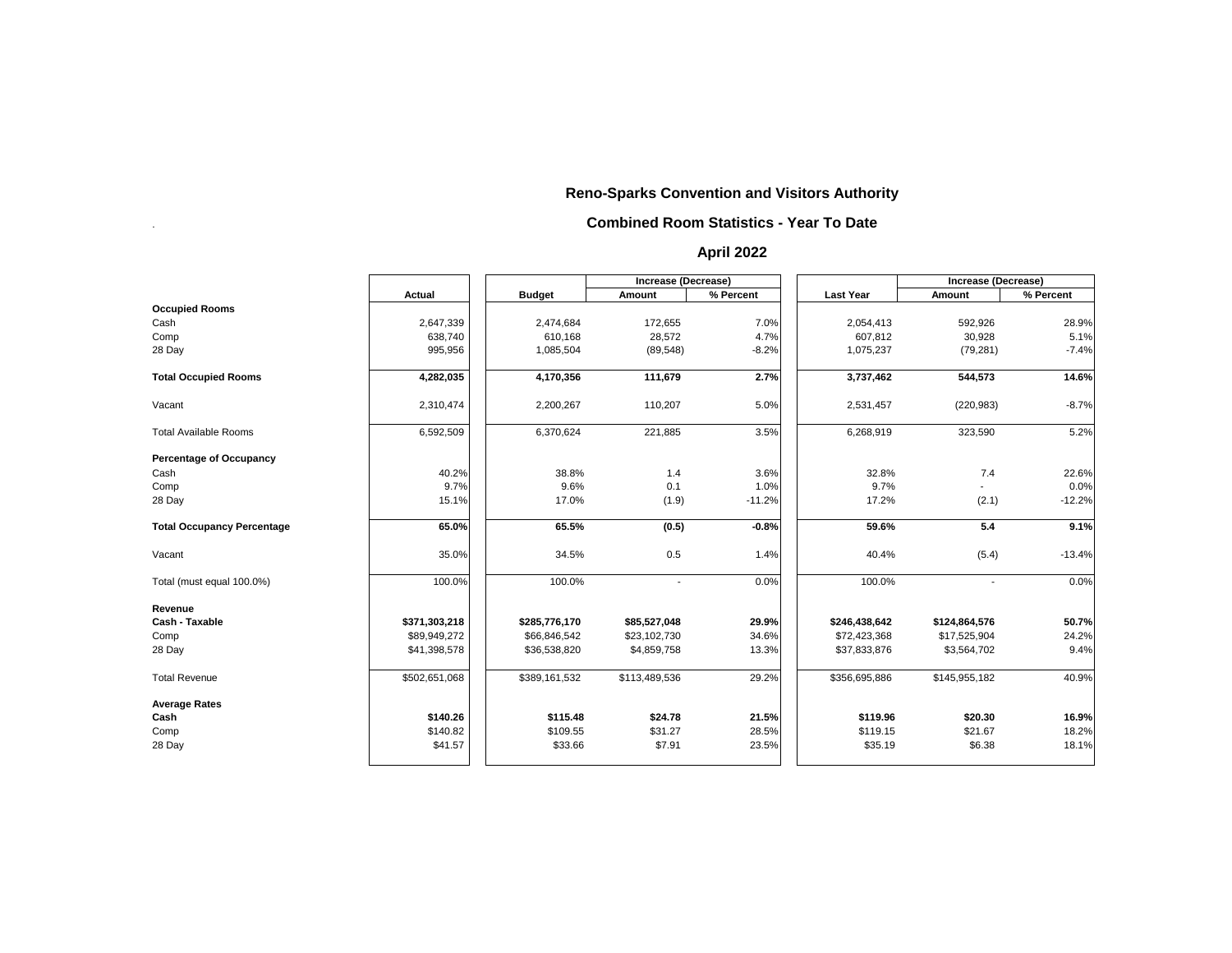i

|                                   |               |               | <b>Increase (Decrease)</b> |           |                  | <b>Increase (Decrease)</b> |           |  |
|-----------------------------------|---------------|---------------|----------------------------|-----------|------------------|----------------------------|-----------|--|
|                                   | <b>Actual</b> | <b>Budget</b> | <b>Amount</b>              | % Percent | <b>Last Year</b> | <b>Amount</b>              | % Percent |  |
| <b>Occupied Rooms</b>             |               |               |                            |           |                  |                            |           |  |
| Cash                              | 2,143,104     | 2,028,767     | 114,337                    | 5.6%      | 1,595,610        | 547,494                    | 34.3%     |  |
| Comp                              | 637,042       | 607,158       | 29,884                     | 4.9%      | 605,420          | 31,622                     | 5.2%      |  |
| 28 Day                            | 114,624       | 92,904        | 21,720                     | 23.4%     | 86,619           | 28,005                     | 32.3%     |  |
| <b>Total Occupied Rooms</b>       | 2,894,770     | 2,728,829     | 165,941                    | 6.1%      | 2,287,649        | 607,121                    | 26.5%     |  |
| Vacant                            | 1,663,464     | 1,462,956     | 200,508                    | 13.7%     | 1,842,961        | (179, 497)                 | $-9.7%$   |  |
| <b>Total Available Rooms</b>      | 4,558,234     | 4,191,785     | 366,449                    | 8.7%      | 4,130,610        | 427,624                    | 10.4%     |  |
| <b>Percentage of Occupancy</b>    |               |               |                            |           |                  |                            |           |  |
| Cash                              | 47.0%         | 48.4%         | (1.4)                      | $-2.9%$   | 38.6%            | 8.4                        | 21.8%     |  |
| Comp                              | 14.0%         | 14.5%         | (0.5)                      | $-3.4%$   | 14.7%            | (0.7)                      | $-4.8%$   |  |
| 28 Day                            | 2.5%          | 2.2%          | 0.3                        | 13.6%     | 2.1%             | 0.4                        | 19.0%     |  |
| <b>Total Occupancy Percentage</b> | 63.5%         | 65.1%         | (1.6)                      | $-2.5%$   | 55.4%            | 8.1                        | 14.6%     |  |
| Vacant                            | 36.5%         | 34.9%         | 1.6                        | 4.6%      | 44.6%            | (8.1)                      | $-18.2%$  |  |
| Total (must equal 100.0%)         | 100.0%        | 100.0%        | $\overline{\phantom{a}}$   | 0.0%      | 100.0%           | $\overline{\phantom{a}}$   | 0.0%      |  |
| Revenue                           |               |               |                            |           |                  |                            |           |  |
| <b>Cash - Taxable</b>             | \$309,976,994 | \$233,427,359 | \$76,549,635               | 32.8%     | \$193,451,656    | \$116,525,338              | 60.2%     |  |
| Comp                              | \$89,827,142  | \$66,708,230  | \$23,118,912               | 34.7%     | \$72,319,251     | \$17,507,891               | 24.2%     |  |
| 28 Day                            | \$10,664,768  | \$6,469,472   | \$4,195,296                | 64.8%     | \$6,790,209      | \$3,874,559                | 57.1%     |  |
| <b>Total Revenue</b>              | \$410,468,904 | \$306,605,061 | \$103,863,843              | 33.9%     | \$272,561,116    | \$137,907,788              | 50.6%     |  |
| <b>Average Rates</b>              |               |               |                            |           |                  |                            |           |  |
| Cash                              | \$144.64      | \$115.06      | \$29.58                    | 25.7%     | \$121.24         | \$23.40                    | 19.3%     |  |
| Comp                              | \$141.01      | \$109.87      | \$31.14                    | 28.3%     | \$119.45         | \$21.56                    | 18.0%     |  |
| 28 Day                            | \$93.04       | \$69.64       | \$23.40                    | 33.6%     | \$78.39          | \$14.65                    | 18.7%     |  |

#### **Hotel Statistics - Year To Date**

### **April 2022**

## **Reno-Sparks Convention and Visitors Authority**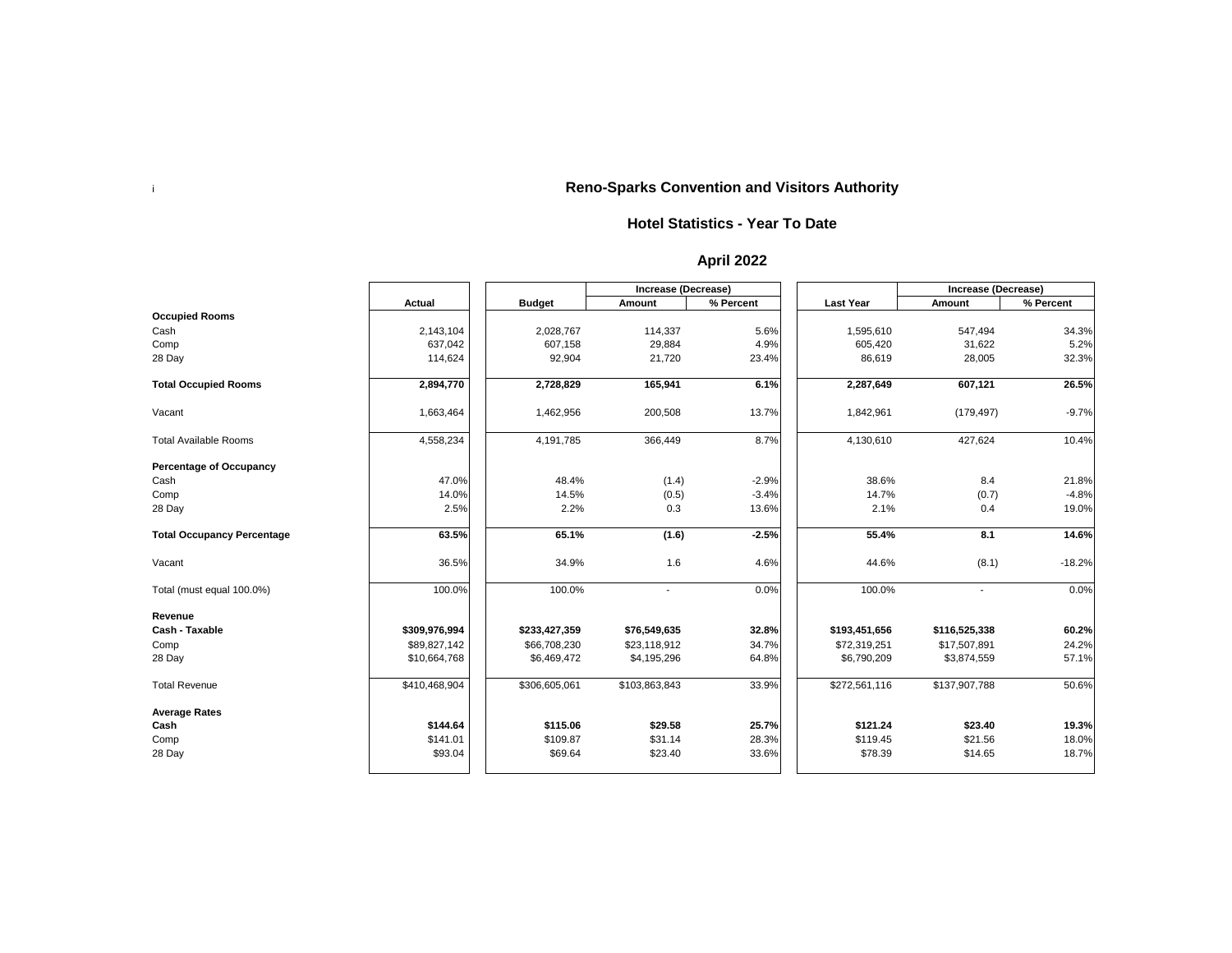|                                   |               |               | <b>Increase (Decrease)</b> |           |                  | <b>Increase (Decrease)</b> |           |  |
|-----------------------------------|---------------|---------------|----------------------------|-----------|------------------|----------------------------|-----------|--|
|                                   | <b>Actual</b> | <b>Budget</b> | <b>Amount</b>              | % Percent | <b>Last Year</b> | <b>Amount</b>              | % Percent |  |
| <b>Occupied Rooms</b>             |               |               |                            |           |                  |                            |           |  |
| Cash                              | 218,608       | 184,855       | 33,753                     | 18.3%     | 199,470          | 19,138                     | 9.6%      |  |
| Comp                              | 327           | 830           | (503)                      | $-60.6%$  | 333              | (6)                        | $-1.8%$   |  |
| 28 Day                            | 26,910        | 34,000        | (7,090)                    | $-20.9%$  | 41,790           | (14, 880)                  | $-35.6%$  |  |
| <b>Total Occupied Rooms</b>       | 245,845       | 219,685       | 26,160                     | 11.9%     | 241,593          | 4,252                      | 1.8%      |  |
| Vacant                            | 146,509       | 181,051       | (34, 542)                  | $-19.1%$  | 160,146          | (13, 637)                  | $-8.5%$   |  |
| <b>Total Available Rooms</b>      | 392,354       | 400,736       | (8, 382)                   | $-2.1%$   | 401,739          | (9,385)                    | $-2.3%$   |  |
| <b>Percentage of Occupancy</b>    |               |               |                            |           |                  |                            |           |  |
| Cash                              | 55.7%         | 46.1%         | 9.6                        | 20.8%     | 49.7%            | 6.0                        | 12.1%     |  |
| Comp                              | 0.1%          | 0.2%          | (0.1)                      | $-50.0%$  | 0.1%             |                            | 0.0%      |  |
| 28 Day                            | 6.9%          | 8.5%          | (1.6)                      | $-18.8%$  | 10.4%            | (3.5)                      | $-33.7%$  |  |
| <b>Total Occupancy Percentage</b> | 62.7%         | 54.8%         | 7.9                        | 14.4%     | 60.1%            | 2.6                        | 4.3%      |  |
| Vacant                            | 37.3%         | 45.2%         | (7.9)                      | $-17.5%$  | 39.9%            | (2.6)                      | $-6.5%$   |  |
| Total (must equal 100.0%)         | 100.0%        | 100.0%        | $\blacksquare$             | 0.0%      | 100.0%           | $\blacksquare$             | 0.0%      |  |
| <b>Revenue</b>                    |               |               |                            |           |                  |                            |           |  |
| <b>Cash - Taxable</b>             | \$17,431,042  | \$11,184,320  | \$6,246,722                | 55.9%     | \$12,798,856     | \$4,632,186                | 36.2%     |  |
| Comp                              | \$37,080      | \$83,789      | (\$46,709)                 | $-55.7%$  | \$41,636         | (\$4,556)                  | $-10.9%$  |  |
| 28 Day                            | \$1,408,325   | \$1,425,636   | (\$17,311)                 | $-1.2%$   | \$1,872,597      | (\$464,272)                | $-24.8%$  |  |
| <b>Total Revenue</b>              | \$18,876,447  | \$12,693,745  | \$6,182,702                | 48.7%     | \$14,713,089     | \$4,163,358                | 28.3%     |  |
| <b>Average Rates</b>              |               |               |                            |           |                  |                            |           |  |
| Cash                              | \$79.74       | \$60.50       | \$19.24                    | 31.8%     | \$64.16          | \$15.58                    | 24.3%     |  |
| Comp                              | \$113.39      | \$100.95      | \$12.44                    | 12.3%     | \$125.03         | (\$11.64)                  | $-9.3%$   |  |
| 28 Day                            | \$52.33       | \$41.93       | \$10.40                    | 24.8%     | \$44.81          | \$7.52                     | 16.8%     |  |

#### **Motel Statistics - Year To Date**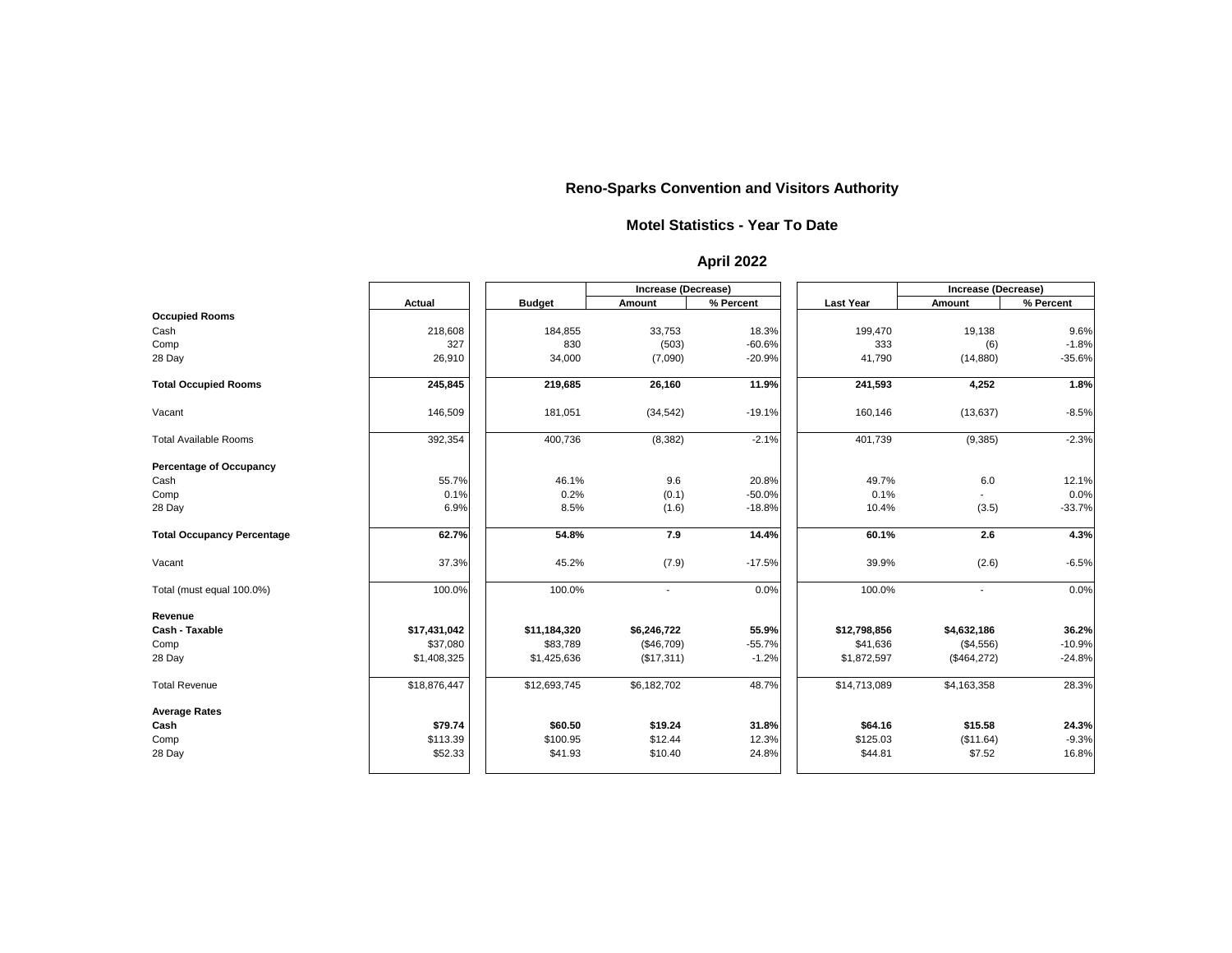|                                   |               |               | <b>Increase (Decrease)</b> |           |                  | <b>Increase (Decrease)</b> |           |
|-----------------------------------|---------------|---------------|----------------------------|-----------|------------------|----------------------------|-----------|
|                                   | <b>Actual</b> | <b>Budget</b> | <b>Amount</b>              | % Percent | <b>Last Year</b> | <b>Amount</b>              | % Percent |
| <b>Occupied Rooms</b>             |               |               |                            |           |                  |                            |           |
| Cash                              | 47,303        | 42,545        | 4,758                      | 11.2%     | 37,122           | 10,181                     | 27.4%     |
| Comp                              |               |               |                            | 0.0%      |                  |                            | 0.0%      |
| 28 Day                            | 549,405       | 574,413       | (25,008)                   | $-4.4%$   | 595,082          | (45, 677)                  | $-7.7%$   |
| <b>Total Occupied Rooms</b>       | 596,708       | 616,958       | (20, 250)                  | $-3.3%$   | 632,204          | (35, 496)                  | $-5.6%$   |
| Vacant                            | 135,509       | 199,082       | (63, 573)                  | $-31.9%$  | 147,385          | (11, 876)                  | $-8.1%$   |
| <b>Total Available Rooms</b>      | 732,217       | 816,040       | (83, 823)                  | $-10.3%$  | 779,589          | (47, 372)                  | $-6.1%$   |
| <b>Percentage of Occupancy</b>    |               |               |                            |           |                  |                            |           |
| Cash                              | 6.5%          | 5.2%          | 1.3                        | 25.0%     | 4.8%             | 1.7                        | 35.4%     |
| Comp                              | 0.0%          | 0.0%          |                            | 0.0%      | 0.0%             |                            | 0.0%      |
| 28 Day                            | 75.0%         | 70.4%         | 4.6                        | 6.5%      | 76.3%            | (1.3)                      | $-1.7%$   |
| <b>Total Occupancy Percentage</b> | 81.5%         | 75.6%         | 5.9                        | 7.8%      | 81.1%            | 0.4                        | 0.5%      |
| Vacant                            | 18.5%         | 24.4%         | (5.9)                      | $-24.2%$  | 18.9%            | (0.4)                      | $-2.1%$   |
| Total (must equal 100.0%)         | 100.0%        | 100.0%        | $\blacksquare$             | 0.0%      | 100.0%           | $\blacksquare$             | 0.0%      |
| <b>Revenue</b>                    |               |               |                            |           |                  |                            |           |
| <b>Cash - Taxable</b>             | \$2,107,583   | \$1,769,531   | \$338,052                  | 19.1%     | \$1,451,259      | \$656,324                  | 45.2%     |
| Comp                              | \$0           | \$0           | \$0                        | 0.0%      | \$0              | \$0                        | 0.0%      |
| 28 Day                            | \$15,156,199  | \$13,965,541  | \$1,190,658                | 8.5%      | \$14,264,777     | \$891,422                  | 6.2%      |
| <b>Total Revenue</b>              | \$17,263,782  | \$15,735,072  | \$1,528,710                | 9.7%      | \$15,716,036     | \$1,547,746                | 9.8%      |
| <b>Average Rates</b>              |               |               |                            |           |                  |                            |           |
| Cash                              | \$44.55       | \$41.59       | \$2.96                     | 7.1%      | \$39.09          | \$5.46                     | 14.0%     |
| Comp                              | \$0.00        | \$0.00        | \$0.00                     | 0.0%      | \$0.00           | \$0.00                     | 0.0%      |
| 28 Day                            | \$27.59       | \$24.31       | \$3.28                     | 13.5%     | \$23.97          | \$3.62                     | 15.1%     |

### **28 Day Motel Statistics - Year To Date**

### **April 2022**

## **Reno-Sparks Convention and Visitors Authority**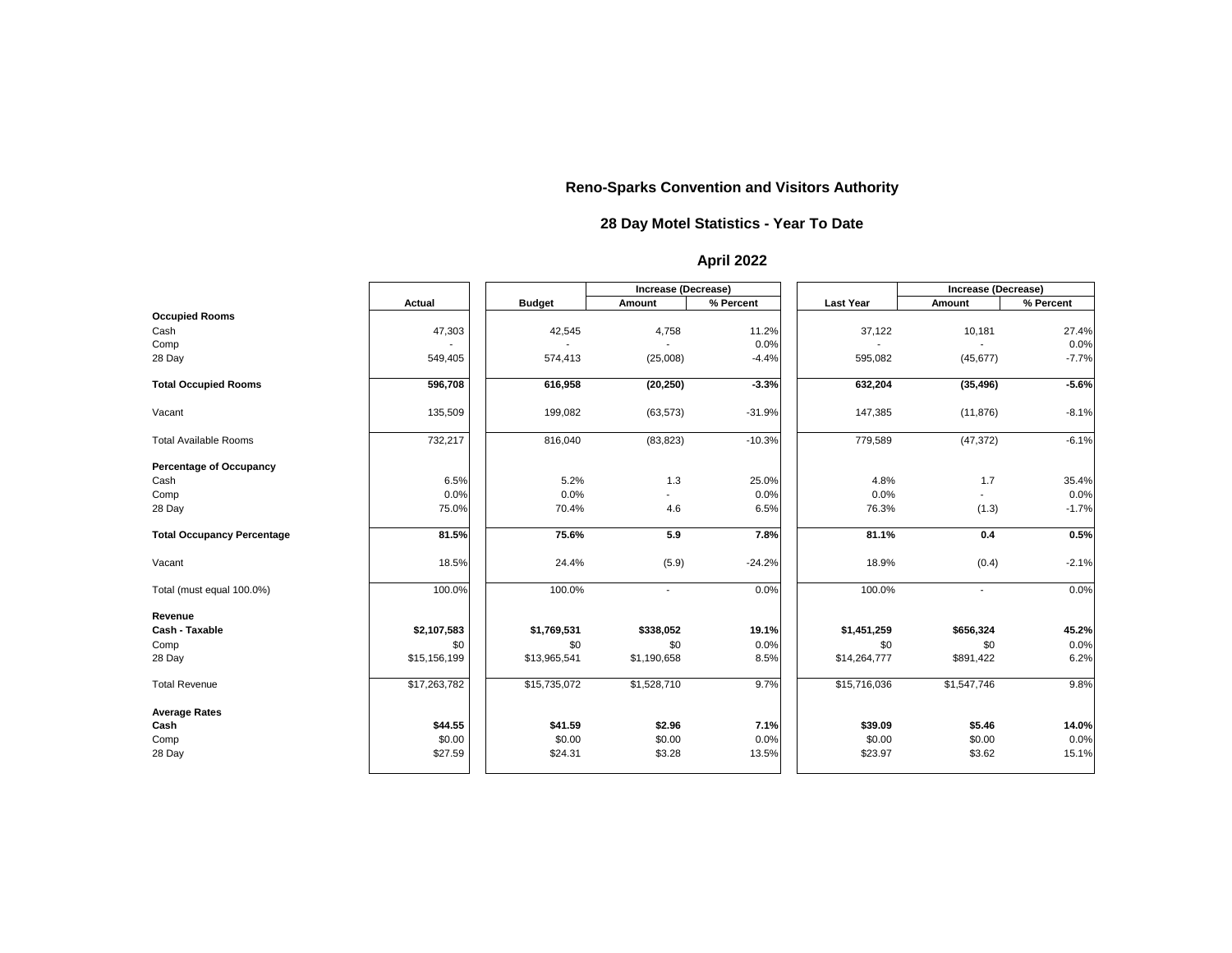|                                   |               |               | <b>Increase (Decrease)</b> |           |                  | Increase (Decrease)      |           |
|-----------------------------------|---------------|---------------|----------------------------|-----------|------------------|--------------------------|-----------|
|                                   | <b>Actual</b> | <b>Budget</b> | <b>Amount</b>              | % Percent | <b>Last Year</b> | <b>Amount</b>            | % Percent |
| <b>Occupied Rooms</b>             |               |               |                            |           |                  |                          |           |
| Cash                              | 83,023        | 66,419        | 16,604                     | 25.0%     | 74,144           | 8,879                    | 12.0%     |
| Comp                              | 1,369         | 2,180         | (811)                      | $-37.2%$  | 2,054            | (685)                    | $-33.3%$  |
| 28 Day                            | 207,574       | 260,095       | (52, 521)                  | $-20.2%$  | 242,322          | (34, 748)                | $-14.3%$  |
| <b>Total Occupied Rooms</b>       | 291,966       | 328,694       | (36, 728)                  | $-11.2%$  | 318,520          | (26, 554)                | $-8.3%$   |
| Vacant                            | 141,691       | 121,736       | 19,955                     | 16.4%     | 124,794          | 16,897                   | 13.5%     |
| <b>Total Available Rooms</b>      | 433,657       | 450,430       | (16, 773)                  | $-3.7%$   | 443,314          | (9,657)                  | $-2.2%$   |
| <b>Percentage of Occupancy</b>    |               |               |                            |           |                  |                          |           |
| Cash                              | 19.1%         | 14.7%         | 4.4                        | 29.9%     | 16.7%            | 2.4                      | 14.4%     |
| Comp                              | 0.3%          | 0.5%          | (0.2)                      | $-40.0%$  | 0.5%             | (0.2)                    | $-40.0%$  |
| 28 Day                            | 47.9%         | 57.7%         | (9.8)                      | $-17.0%$  | 54.7%            | (6.8)                    | $-12.4%$  |
| <b>Total Occupancy Percentage</b> | 67.3%         | 73.0%         | (5.7)                      | $-7.8%$   | 71.8%            | (4.5)                    | $-6.3%$   |
| Vacant                            | 32.7%         | 27.0%         | 5.7                        | 21.1%     | 28.2%            | 4.5                      | 16.0%     |
| Total (must equal 100.0%)         | 100.0%        | 100.0%        | $\blacksquare$             | 0.0%      | 100.0%           | $\overline{\phantom{a}}$ | 0.0%      |
| <b>Revenue</b>                    |               |               |                            |           |                  |                          |           |
| <b>Cash - Taxable</b>             | \$3,447,841   | \$2,652,697   | \$795,144                  | 30.0%     | \$3,083,668      | \$364,173                | 11.8%     |
| Comp                              | \$84,491      | \$54,523      | \$29,968                   | 55.0%     | \$61,481         | \$23,010                 | 37.4%     |
| 28 Day                            | \$4,866,235   | \$4,587,834   | \$278,401                  | 6.1%      | \$4,936,494      | (\$70,259)               | $-1.4%$   |
| <b>Total Revenue</b>              | \$8,398,567   | \$7,295,054   | \$1,103,513                | 15.1%     | \$8,081,643      | \$316,924                | 3.9%      |
| <b>Average Rates</b>              |               |               |                            |           |                  |                          |           |
| Cash                              | \$41.53       | \$39.94       | \$1.59                     | 4.0%      | \$41.59          | (\$0.06)                 | $-0.1%$   |
| Comp                              | \$61.72       | \$25.01       | \$36.71                    | 146.8%    | \$29.93          | \$31.79                  | 106.2%    |
| 28 Day                            | \$23.44       | \$17.64       | \$5.80                     | 32.9%     | \$20.37          | \$3.07                   | 15.1%     |

#### **RV Park Statistics - Year To Date**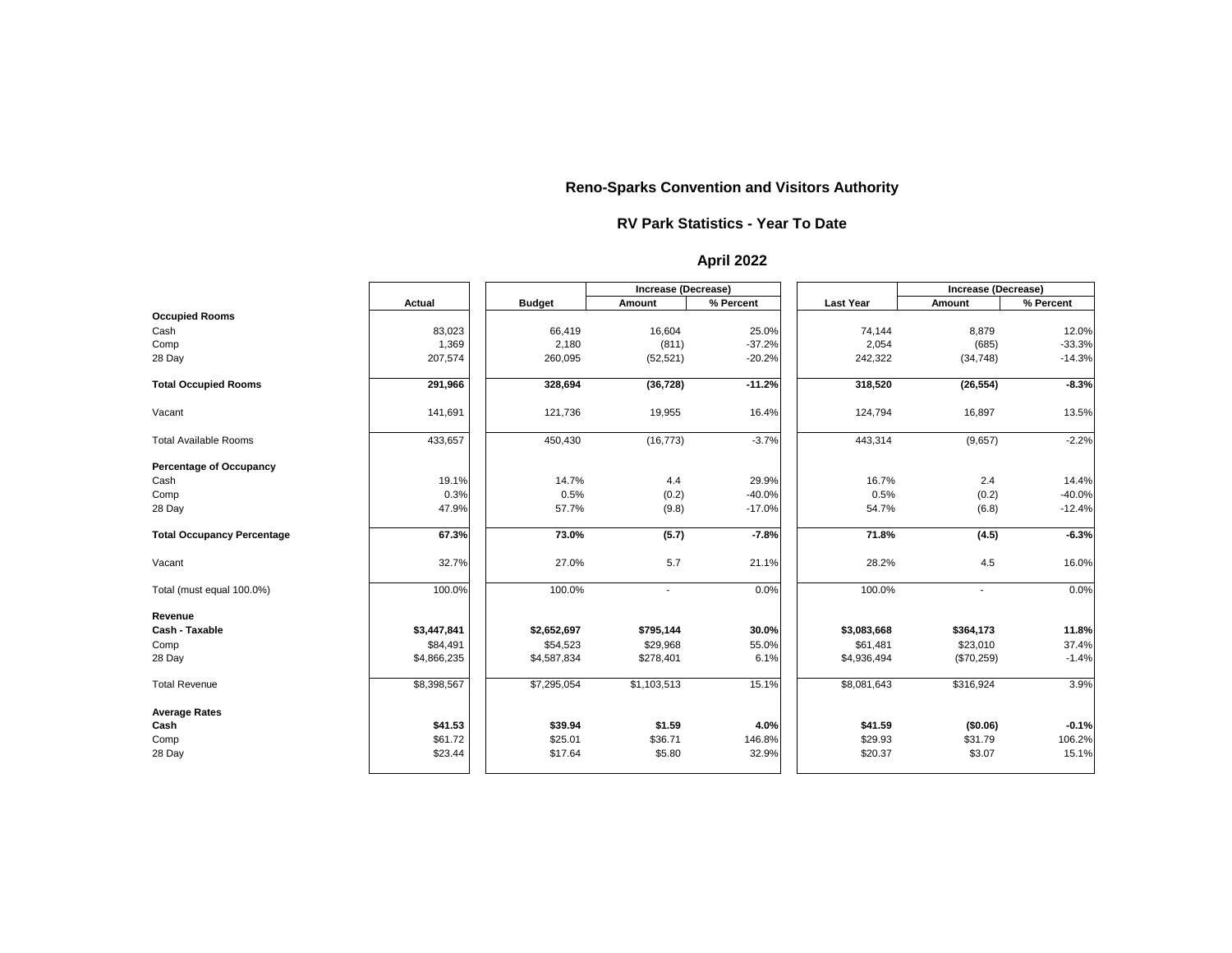|                                   |               |               |                | <b>Increase (Decrease)</b> |                  | <b>Increase (Decrease)</b> |           |  |
|-----------------------------------|---------------|---------------|----------------|----------------------------|------------------|----------------------------|-----------|--|
|                                   | <b>Actual</b> | <b>Budget</b> | <b>Amount</b>  | % Percent                  | <b>Last Year</b> | <b>Amount</b>              | % Percent |  |
| <b>Occupied Rooms</b>             |               |               |                |                            |                  |                            |           |  |
| Cash                              | 124,422       | 120,508       | 3,914          | 3.2%                       | 118,773          | 5,649                      | 4.8%      |  |
| Comp                              |               |               |                | 0.0%                       |                  |                            | 0.0%      |  |
| 28 Day                            | 93,479        | 119,371       | (25, 892)      | $-21.7%$                   | 104,092          | (10, 613)                  | $-10.2%$  |  |
| <b>Total Occupied Rooms</b>       | 217,901       | 239,879       | (21, 978)      | $-9.2%$                    | 222,865          | (4, 964)                   | $-2.2%$   |  |
| Vacant                            | 81,671        | 97,255        | (15, 584)      | $-16.0%$                   | 123,524          | (41, 853)                  | $-33.9%$  |  |
| <b>Total Available Rooms</b>      | 299,572       | 337,134       | (37, 562)      | $-11.1%$                   | 346,389          | (46, 817)                  | $-13.5%$  |  |
| <b>Percentage of Occupancy</b>    |               |               |                |                            |                  |                            |           |  |
| Cash                              | 41.5%         | 35.7%         | 5.8            | 16.2%                      | 34.3%            | 7.2                        | 21.0%     |  |
| Comp                              | 0.0%          | 0.0%          |                | 0.0%                       | 0.0%             |                            | 0.0%      |  |
| 28 Day                            | 31.2%         | 35.4%         | (4.2)          | $-11.9%$                   | 30.1%            | 1.1                        | 3.7%      |  |
| <b>Total Occupancy Percentage</b> | 72.7%         | 71.2%         | 1.5            | 2.1%                       | 64.3%            | 8.4                        | 13.1%     |  |
| Vacant                            | 27.3%         | 28.8%         | (1.5)          | $-5.2%$                    | 35.7%            | (8.4)                      | $-23.5%$  |  |
| Total (must equal 100.0%)         | 100.0%        | 100.0%        | $\blacksquare$ | 0.0%                       | 100.0%           | $\blacksquare$             | 0.0%      |  |
| Revenue                           |               |               |                |                            |                  |                            |           |  |
| <b>Cash - Taxable</b>             | \$32,117,510  | \$31,624,294  | \$493,216      | 1.6%                       | \$30,388,090     | \$1,729,420                | 5.7%      |  |
| Comp                              | \$0           | \$0           | \$0            | 0.0%                       | \$0              | \$0                        | 0.0%      |  |
| 28 Day                            | \$8,907,986   | \$9,773,195   | (\$865,209)    | $-8.9%$                    | \$9,499,406      | (\$591,420)                | $-6.2%$   |  |
| <b>Total Revenue</b>              | \$41,025,496  | \$41,397,489  | (\$371,993)    | $-0.9%$                    | \$39,887,496     | \$1,138,000                | 2.9%      |  |
| <b>Average Rates</b>              |               |               |                |                            |                  |                            |           |  |
| Cash                              | \$258.13      | \$262.42      | (\$4.29)       | $-1.6%$                    | \$255.85         | \$2.28                     | 0.9%      |  |
| Comp                              | \$0.00        | \$0.00        | \$0.00         | 0.0%                       | \$0.00           | \$0.00                     | 0.0%      |  |
| 28 Day                            | \$95.29       | \$81.87       | \$13.42        | 16.4%                      | \$91.26          | \$4.03                     | 4.4%      |  |

#### **Vacation Rental Statistics - Year To Date**

### **April 2022**

### **Reno-Sparks Convention and Visitors Authority**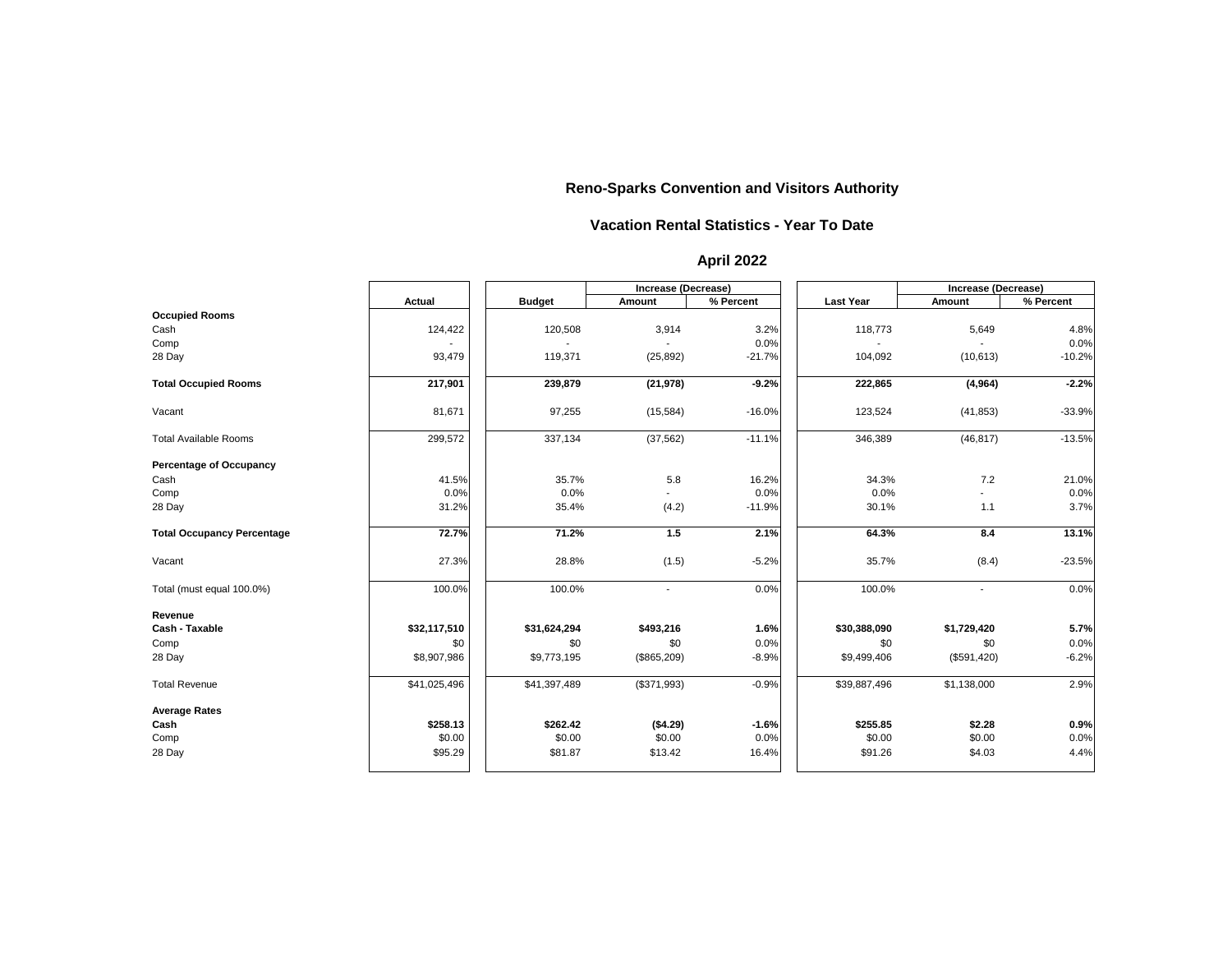|                                   |               |               | <b>Increase (Decrease)</b> |           |                  | <b>Increase (Decrease)</b> |           |
|-----------------------------------|---------------|---------------|----------------------------|-----------|------------------|----------------------------|-----------|
|                                   | <b>Actual</b> | <b>Budget</b> | <b>Amount</b>              | % Percent | <b>Last Year</b> | <b>Amount</b>              | % Percent |
| <b>Occupied Rooms</b>             |               |               |                            |           |                  |                            |           |
| Cash                              | 21,246        | 22,727        | (1, 481)                   | $-6.5%$   | 20,297           | 949                        | 4.7%      |
| Comp                              |               |               |                            | 0.0%      |                  |                            | 0.0%      |
| 28 Day                            |               |               |                            | 0.0%      |                  |                            | 0.0%      |
| <b>Total Occupied Rooms</b>       | 21,246        | 22,727        | (1, 481)                   | $-6.5%$   | 20,297           | 949                        | 4.7%      |
| Vacant                            | 97,928        | 105,022       | (7,094)                    | $-6.8%$   | 100,023          | (2,095)                    | $-2.1%$   |
| <b>Total Available Rooms</b>      | 119,174       | 127,749       | (8, 575)                   | $-6.7%$   | 120,320          | (1, 146)                   | $-1.0%$   |
| <b>Percentage of Occupancy</b>    |               |               |                            |           |                  |                            |           |
| Cash                              | 17.8%         | 17.8%         |                            | 0.0%      | 16.9%            | 0.9                        | 5.3%      |
| Comp                              | 0.0%          | 0.0%          |                            | 0.0%      | 0.0%             |                            | 0.0%      |
| 28 Day                            | 0.0%          | 0.0%          |                            | 0.0%      | 0.0%             |                            | 0.0%      |
| <b>Total Occupancy Percentage</b> | 17.8%         | 17.8%         | $\blacksquare$             | 0.0%      | 16.9%            | 0.9                        | 5.3%      |
| Vacant                            | 82.2%         | 82.2%         |                            | 0.0%      | 83.1%            | (0.9)                      | $-1.1%$   |
| Total (must equal 100.0%)         | 100.0%        | 100.0%        |                            | 0.0%      | 100.0%           | $\blacksquare$             | 0.0%      |
| Revenue                           |               |               |                            |           |                  |                            |           |
| <b>Cash - Taxable</b>             | \$2,802,318   | \$2,489,573   | \$312,745                  | 12.6%     | \$2,314,808      | \$487,510                  | 21.1%     |
| Comp                              | \$0           | \$0           | \$0                        | 0.0%      | \$0              | \$0                        | 0.0%      |
| 28 Day                            | \$0           | \$0           | \$0                        | 0.0%      | \$0              | \$0                        | 0.0%      |
| <b>Total Revenue</b>              | \$2,802,318   | \$2,489,573   | \$312,745                  | 12.6%     | \$2,314,808      | \$487,510                  | 21.1%     |
| <b>Average Rates</b>              |               |               |                            |           |                  |                            |           |
| Cash                              | \$131.90      | \$109.54      | \$22.36                    | 20.4%     | \$114.05         | \$17.85                    | 15.7%     |
| Comp                              | \$0.00        | \$0.00        | \$0.00                     | 0.0%      | \$0.00           | \$0.00                     | 0.0%      |
| 28 Day                            | \$0.00        | \$0.00        | \$0.00                     | 0.0%      | \$0.00           | \$0.00                     | 0.0%      |

#### **Timeshare Statistics - Year To Date**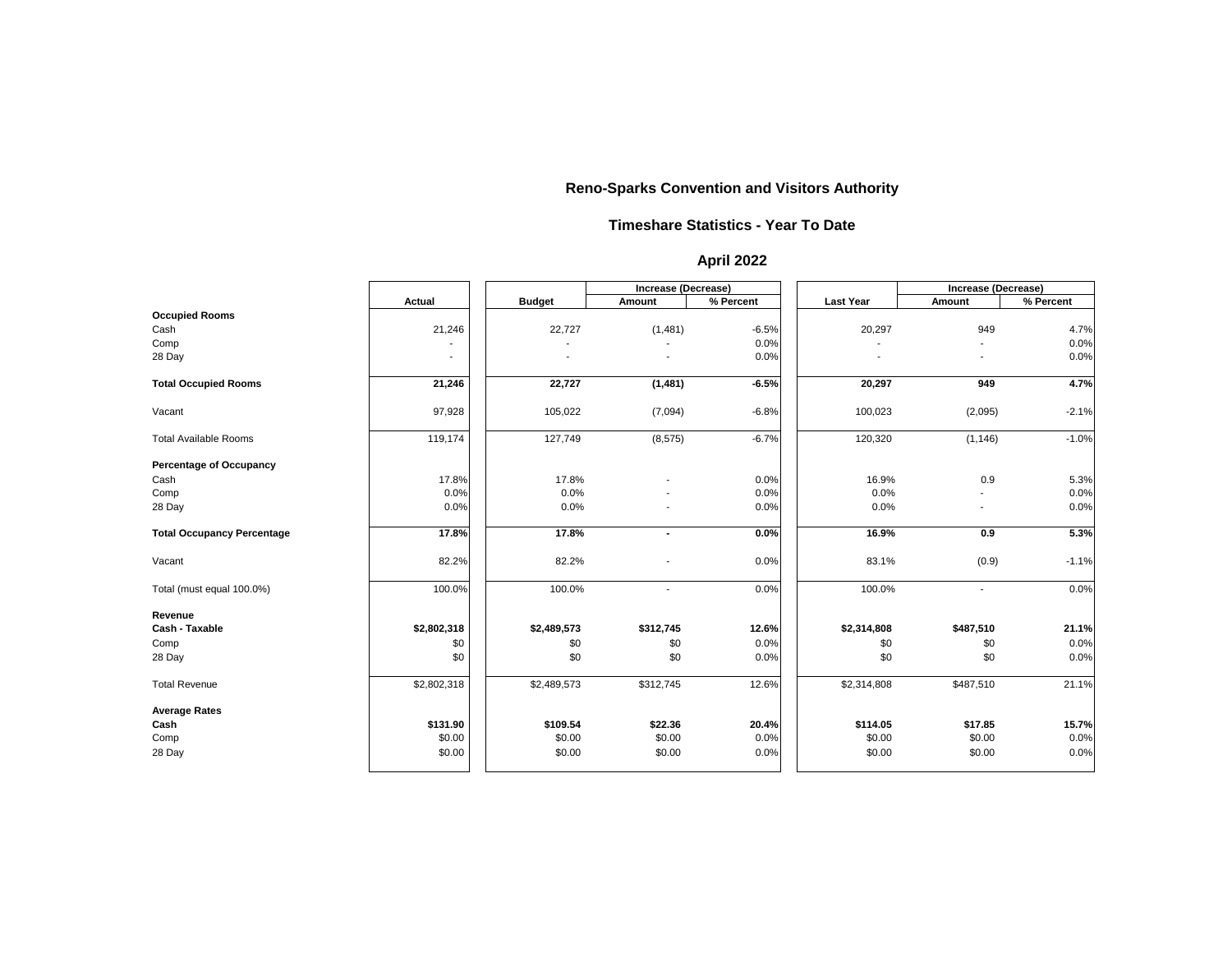|                                   |               |               | <b>Increase (Decrease)</b> |           |                  | <b>Increase (Decrease)</b> |           |
|-----------------------------------|---------------|---------------|----------------------------|-----------|------------------|----------------------------|-----------|
|                                   | <b>Actual</b> | <b>Budget</b> | <b>Amount</b>              | % Percent | <b>Last Year</b> | <b>Amount</b>              | % Percent |
| <b>Occupied Rooms</b>             |               |               |                            |           |                  |                            |           |
| Cash                              | 9,633         | 8,863         | 770                        | 8.7%      | 8,997            | 636                        | 7.1%      |
| Comp                              | 2             |               | $\overline{2}$             | 100.0%    | 5                | (3)                        | $-60.0%$  |
| 28 Day                            | 3,964         | 4,721         | (757)                      | $-16.0%$  | 5,332            | (1,368)                    | $-25.7%$  |
| <b>Total Occupied Rooms</b>       | 13,599        | 13,584        | 15                         | 0.1%      | 14,334           | (735)                      | $-5.1%$   |
| Vacant                            | 43,702        | 33,166        | 10,536                     | 31.8%     | 32,624           | 11,078                     | 34.0%     |
| <b>Total Available Rooms</b>      | 57,301        | 46,750        | 10,551                     | 22.6%     | 46,958           | 10,343                     | 22.0%     |
| <b>Percentage of Occupancy</b>    |               |               |                            |           |                  |                            |           |
| Cash                              | 16.8%         | 19.0%         | (2.2)                      | $-11.6%$  | 19.2%            | (2.4)                      | $-12.5%$  |
| Comp                              | 0.0%          | 0.0%          |                            | 0.0%      | 0.0%             |                            | 0.0%      |
| 28 Day                            | 6.9%          | 10.1%         | (3.2)                      | $-31.7%$  | 0.0%             | 6.9                        | 100.0%    |
| <b>Total Occupancy Percentage</b> | 23.7%         | 29.1%         | (5.4)                      | $-18.6%$  | $0.0\%$          | 23.7                       | 100.0%    |
| Vacant                            | 76.3%         | 70.9%         | 5.4                        | 7.6%      | 0.0%             | 76.3                       | 100.0%    |
| Total (must equal 100.0%)         | 100.0%        | 100.0%        |                            | 0.0%      | 0.0%             | 100.0                      | 100.0%    |
| <b>Revenue</b>                    |               |               |                            |           |                  |                            |           |
| <b>Cash - Taxable</b>             | \$3,419,930   | \$2,628,396   | \$791,534                  | 30.1%     | \$2,950,305      | \$469,625                  | 15.9%     |
| Comp                              | \$559         | \$0           | \$559                      | 100.0%    | \$1,000          | (\$441)                    | $-44.1%$  |
| 28 Day                            | \$395,065     | \$317,142     | \$77,923                   | 24.6%     | \$470,393        | (\$75,328)                 | $-16.0%$  |
| <b>Total Revenue</b>              | \$3,815,554   | \$2,945,538   | \$870,016                  | 29.5%     | \$3,421,698      | \$393,856                  | 11.5%     |
| <b>Average Rates</b>              |               |               |                            |           |                  |                            |           |
| Cash                              | \$355.02      | \$296.56      | \$58.46                    | 19.7%     | \$327.92         | \$27.10                    | 8.3%      |
| Comp                              | \$279.50      | \$0.00        | \$279.50                   | 100.0%    | \$200.00         | \$79.50                    | 39.8%     |
| 28 Day                            | \$99.66       | \$67.17       | \$32.49                    | 48.4%     | \$88.22          | \$11.44                    | 13.0%     |

#### **Home Owner Rentals - Year To Date**

## **Reno-Sparks Convention and Visitors Authority**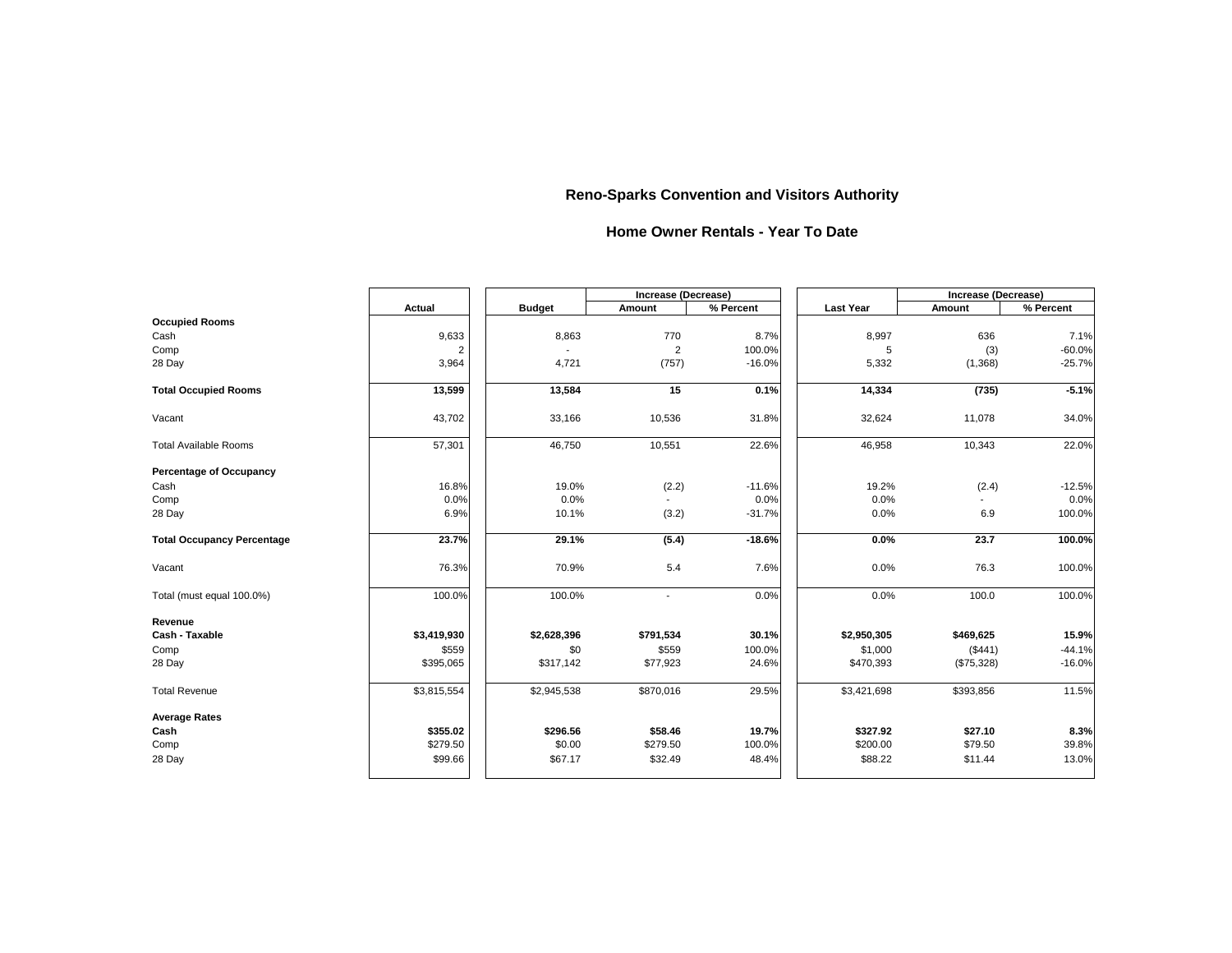#### **Reno-Sparks Convention and Visitors Authority Taxable Revenue by District April 2022**

| <b>Current</b>       | <b>Last Year Actual</b>     |                                                 |           |                              |                                  | <b>Year To Date</b> | Last Year - Year To Date Actual             |           |  |
|----------------------|-----------------------------|-------------------------------------------------|-----------|------------------------------|----------------------------------|---------------------|---------------------------------------------|-----------|--|
| <b>Month Actual</b>  |                             | <b>April 2021</b><br><b>Increase (Decrease)</b> |           |                              | <b>Actual</b>                    |                     | <b>July 2020 - April 2022</b>               |           |  |
| <b>April</b><br>2022 | <b>Amount</b>               | <b>Amount</b>                                   | % Percent | <b>Tax District</b>          | <b>July 2021 -</b><br>April 2022 | <b>Amount</b>       | <b>Increase (Decrease)</b><br><b>Amount</b> | % Percent |  |
|                      |                             |                                                 |           |                              |                                  |                     |                                             |           |  |
| \$19,489,993         | \$15,574,772                | \$3,915,221                                     | 25.1%     | Reno B                       | \$173,464,377                    | \$112,804,881       | \$60,659,496                                | 53.8%     |  |
| \$10,103,892         | \$7,009,108                 | \$3,094,785                                     | 44.2%     | Reno D                       | \$84,532,910                     | \$39,645,977        | \$44,886,933                                | 113.2%    |  |
| \$1,065,894          | \$752,558                   | \$313,336                                       | 41.6%     | Reno E                       | \$9,549,883                      | \$5,489,113         | \$4,060,769                                 | 74.0%     |  |
| \$30,659,779         | \$23,336,438                | \$7,323,343                                     | 31.4%     | <b>Total Reno</b>            | \$267,547,170                    | \$157,939,972       | \$109,607,198                               | 69.4%     |  |
|                      |                             |                                                 |           |                              |                                  |                     |                                             |           |  |
| \$74,645             | \$43,684                    | \$30,960                                        | 70.9%     | Washoe A                     | \$834,896                        | \$616,882           | \$218,014                                   | 35.3%     |  |
| \$3,490,034          | \$3,971,493                 | (\$481,459)                                     | $-12.1%$  | Washoe B                     | \$53,222,201                     | \$50,504,602        | \$2,717,599                                 | 5.4%      |  |
| \$3,564,678          | \$4,015,177                 | (\$450,499)                                     | $-11.2%$  | <b>Total Washoe Co.</b>      | \$54,057,097                     | \$51,121,484        | \$2,935,613                                 | 5.7%      |  |
| \$5,451,400          | \$5,055,211                 | \$396,189                                       | 7.8%      | <b>Sparks</b>                | \$49,698,950                     | \$37,377,186        | \$12,321,764                                | 33.0%     |  |
|                      |                             |                                                 |           |                              |                                  |                     |                                             |           |  |
| \$39,675,858         | \$32,406,825                | \$7,269,033                                     | 22.4%     | <b>Total Taxable Revenue</b> | \$371,303,217                    | \$246,438,640       | \$124,864,577                               | 50.7%     |  |
|                      |                             |                                                 |           |                              |                                  |                     |                                             |           |  |
|                      |                             |                                                 |           |                              |                                  |                     |                                             |           |  |
| <b>Tax District</b>  | Location                    |                                                 |           |                              |                                  |                     |                                             |           |  |
| Reno B               | Suburban Reno               |                                                 |           |                              |                                  |                     |                                             |           |  |
| Reno D               | Downtown Reno               |                                                 |           |                              |                                  |                     |                                             |           |  |
| Reno E               | 1 Mile Radius from Downtown |                                                 |           |                              |                                  |                     |                                             |           |  |

Sparks Washoe A<br>Washoe B

Washoe B **Incline Village** 

City of Sparks Washoe County except Incline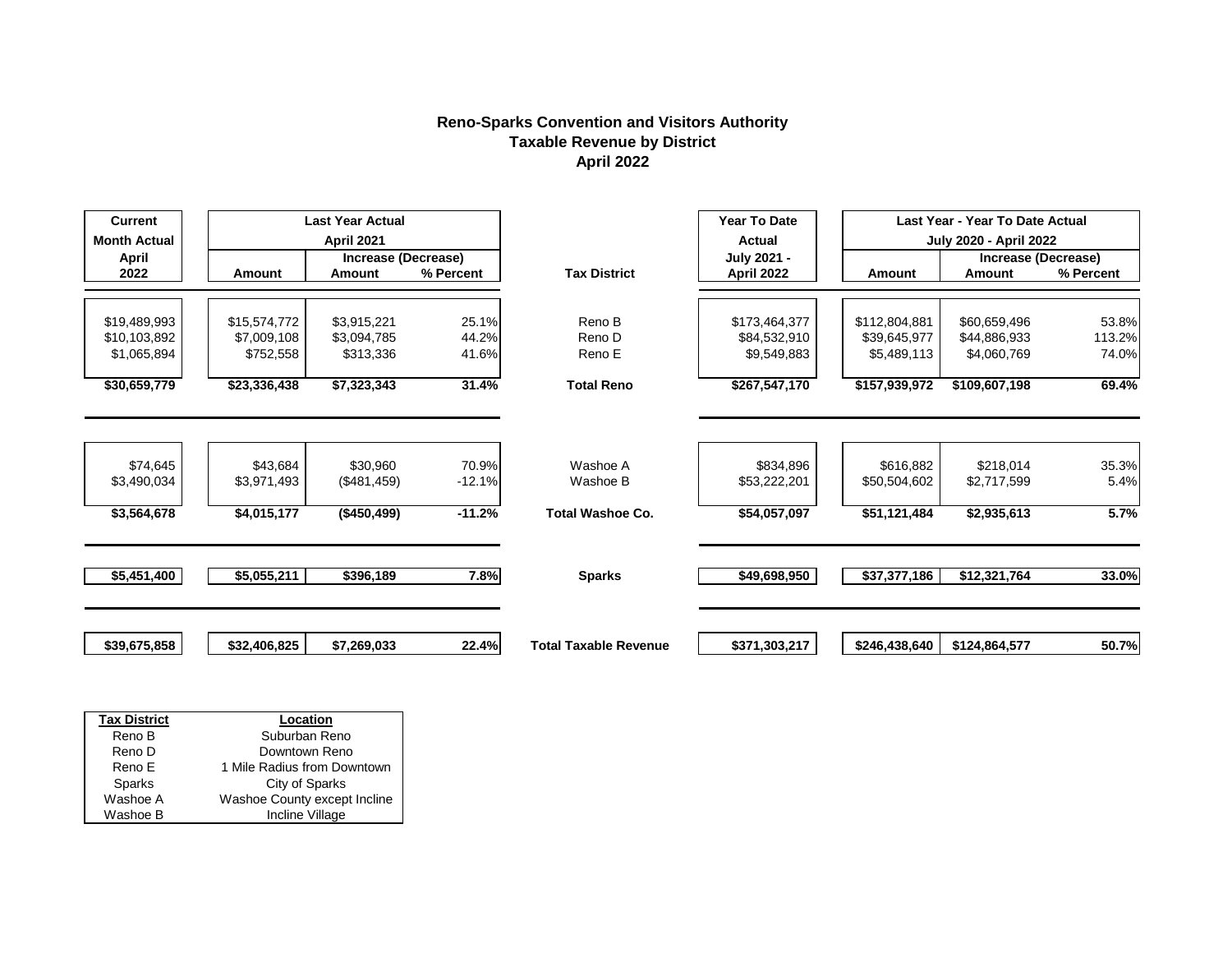#### **Reno-Sparks Convention and Visitors Authority Taxable Occupied Rooms by District April2022**

| <b>Current</b><br><b>Month Actual</b> |               | <b>Last Year Actual</b><br><b>April 2021</b> |           |                            | <b>Year To Date</b><br><b>Actual</b> |               | Last Year - Year To Date Actual<br><b>July 2020 - April 2021</b> |           |
|---------------------------------------|---------------|----------------------------------------------|-----------|----------------------------|--------------------------------------|---------------|------------------------------------------------------------------|-----------|
| <b>April</b>                          |               | <b>Increase (Decrease)</b>                   |           |                            | July 2021 -                          |               | <b>Increase (Decrease)</b>                                       |           |
| 2022                                  | <b>Amount</b> | <b>Amount</b>                                | % Percent | <b>Tax District</b>        | <b>April 2022</b>                    | <b>Amount</b> | <b>Amount</b>                                                    | % Percent |
|                                       |               |                                              |           |                            |                                      |               |                                                                  |           |
| 128,208                               | 121,222       | 6,986                                        | 5.8%      | Reno B                     | 1,275,734                            | 1,059,595     | 216,139                                                          | 20.4%     |
| 68,291                                | 54,842        | 13,449                                       | 24.5%     | Reno D                     | 686,847                              | 349,161       | 337,686                                                          | 96.7%     |
| 7,137                                 | 6,054         | 1,083                                        | 17.9%     | Reno E                     | 67,538                               | 48,586        | 18,952                                                           | 39.0%     |
|                                       |               |                                              |           |                            |                                      |               |                                                                  |           |
| 203,636                               | 182,118       | 21,518                                       | 11.8%     | <b>Total Reno</b>          | 2,030,119                            | 1,457,342     | 572,777                                                          | 39.3%     |
|                                       |               |                                              |           |                            |                                      |               |                                                                  |           |
|                                       |               |                                              |           |                            |                                      |               |                                                                  |           |
| 1,838                                 | 1,409         | 429                                          | 30.4%     | Washoe A                   | 16,616                               | 13,403        | 3,213                                                            | 24.0%     |
| 13,482                                | 15,072        | (1,590)                                      | $-10.5%$  | Washoe B                   | 162,641                              | 169,662       | (7,021)                                                          | $-4.1%$   |
| 15,320                                | 16,481        | (1, 161)                                     | $-7.0%$   | <b>Total Washoe Co.</b>    | 179,257                              | 183,065       | (3,808)                                                          | $-2.1%$   |
|                                       |               |                                              |           |                            |                                      |               |                                                                  |           |
|                                       |               |                                              |           |                            |                                      |               |                                                                  |           |
| 45,740                                | 45,549        | 191                                          | 0.4%      | <b>Sparks</b>              | 437,963                              | 414,006       | 23,957                                                           | 5.8%      |
|                                       |               |                                              |           |                            |                                      |               |                                                                  |           |
|                                       |               |                                              |           |                            |                                      |               |                                                                  |           |
| 264,696                               | 244,148       | 20,548                                       | 8.4%      | <b>Total Taxable Rooms</b> | 2,647,339                            | 2,054,413     | 592,926                                                          | 28.9%     |
|                                       |               |                                              |           |                            |                                      |               |                                                                  |           |
|                                       |               |                                              |           |                            |                                      |               |                                                                  |           |

| <b>Tax District</b> | Location                     |
|---------------------|------------------------------|
| Reno B              | Suburban Reno                |
| Reno D              | Downtown Reno                |
| Reno E              | 1 Mile Radius from Downtown  |
| Sparks              | City of Sparks               |
| Washoe A            | Washoe County except Incline |
| Washoe B            | Incline Village              |